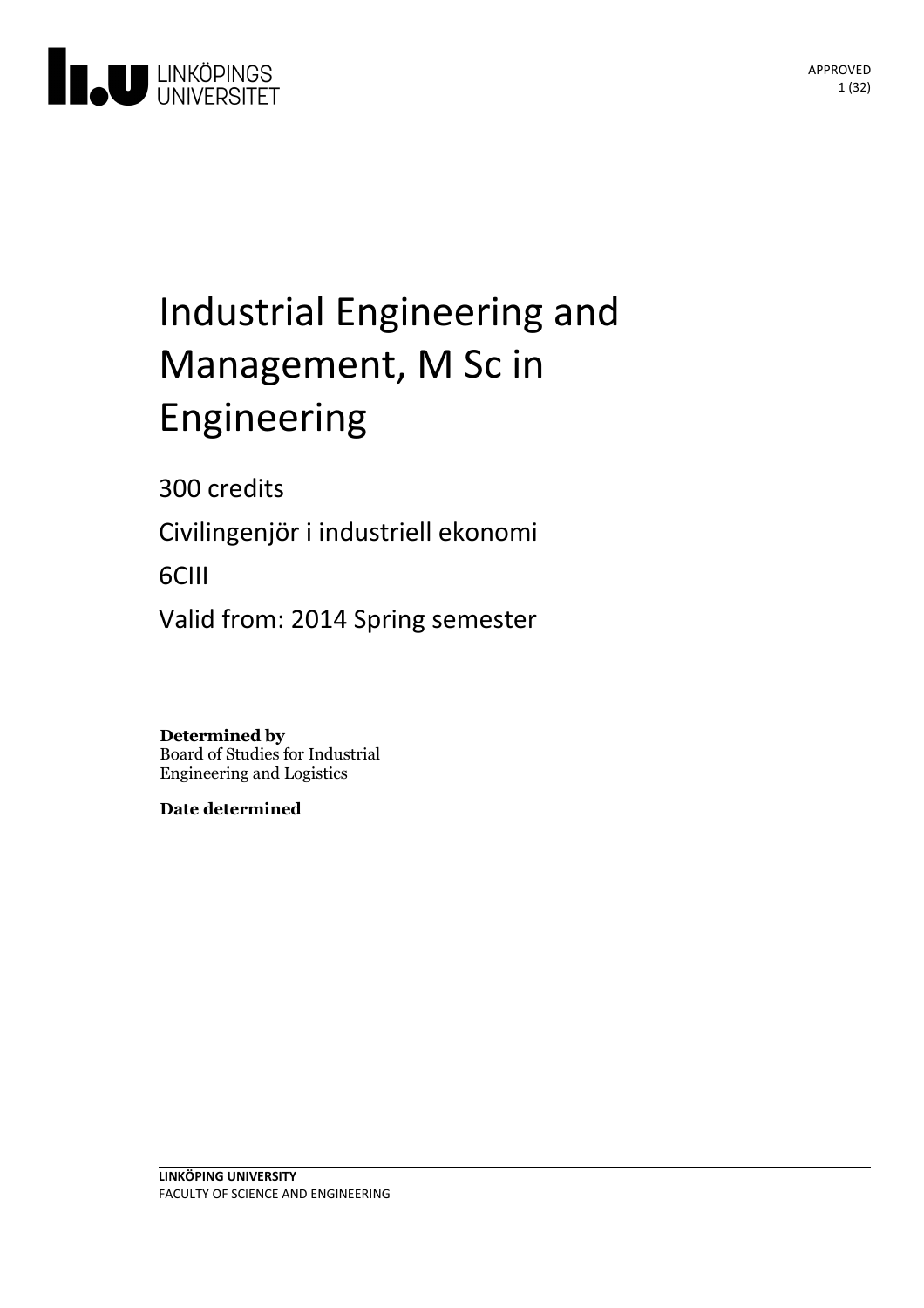# Entry requirements

# Degree in Swedish

Civilingenjör 300 hp och Teknologie master 120 hp

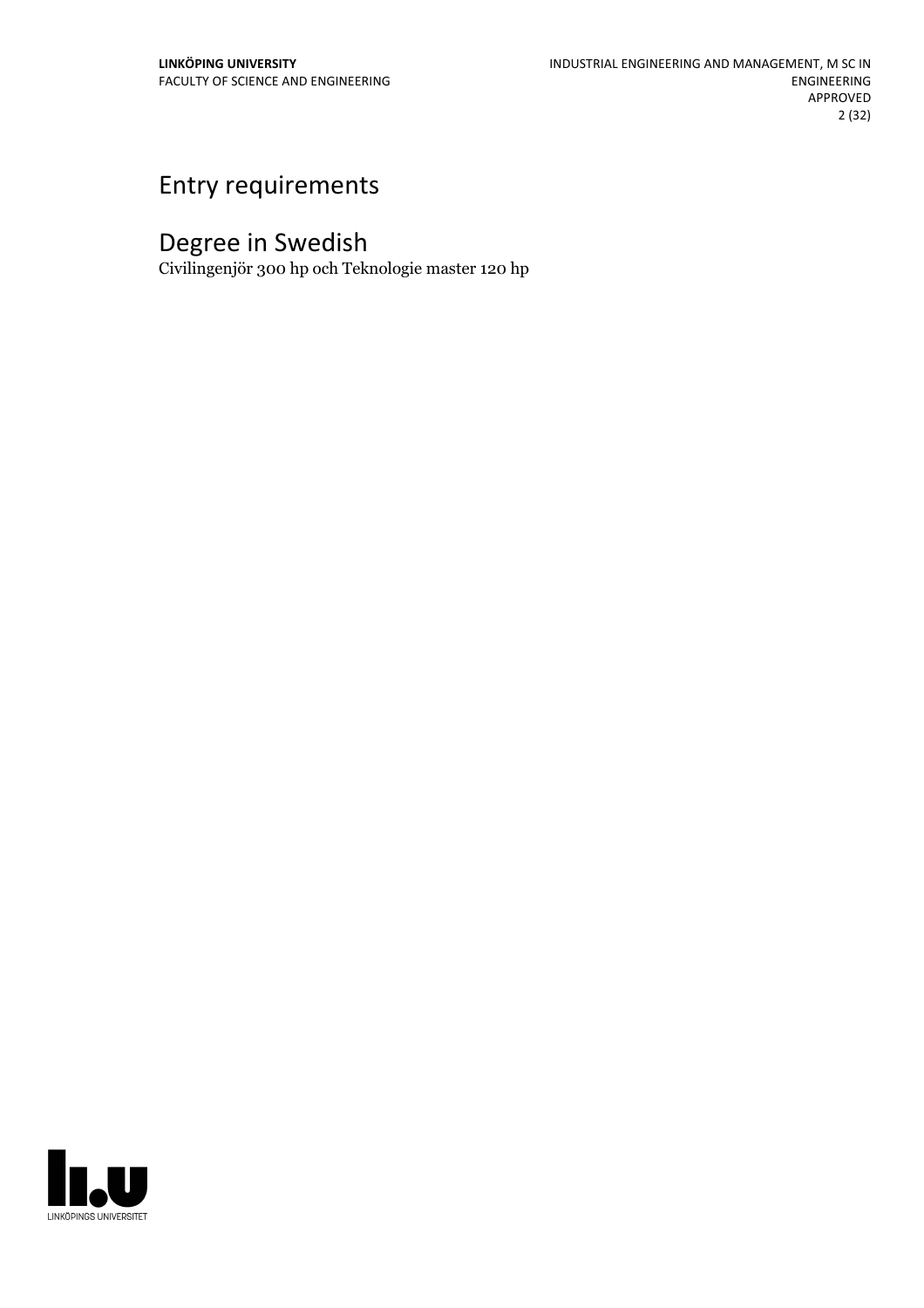# **Curriculum**

# **Semester 6 (Spring 2017)**

| Course<br>code  | Course name                                       | <b>Credits</b> | Level            | <b>Timetable</b><br>module | <b>ECV</b> |
|-----------------|---------------------------------------------------|----------------|------------------|----------------------------|------------|
| Period 1        |                                                   |                |                  |                            |            |
| TEIM32          | <b>Industrial Marketing</b>                       | 6              | G2X              | 4                          | C          |
| TDDD81          | Database Technology                               | $6*$           | G <sub>2</sub> X | 2                          | E          |
| TDDD83          | Computer Engineering - Bachelor Project           | 18*            | G <sub>2</sub> X | 1/3                        | E          |
| TDDE11          | Object Oriented Programming in Java               | 4              | G2X              | 2                          | E          |
| TFBI23          | Ecology and the Environment                       | 6              | G1X              | 3                          | E          |
| TFBI24          | Biotechnology - Bachelor Project                  | $18*$          | G2X              | 2                          | E          |
| THFR05          | <b>Communicative French</b>                       | $6*$           | G1X              | 4                          | E          |
| THSP05          | Spanish                                           | $6*$           | G1X              | 4                          | E          |
| THTY05          | German                                            | $6*$           | G1X              | 4                          | E          |
| TKMJ39          | <b>Resource Efficient Products and Production</b> | 6              | G <sub>2</sub> X | $\mathbf{1}$               | E          |
| TMKT14          | <b>CAD and Machine Elements</b>                   | 6              | G <sub>2</sub> X | 1                          | E          |
| TMMV16          | Energy Engineering - Bachelor Project             | $18*$          | G2X              | 3                          | E          |
| TMPS32          | Mechanical Engineering - Bachelor Project         | 18*            | G <sub>2</sub> X | 3                          | E          |
| TSEA56          | Electronics Engineering - Bachelor Project        | $16*$          | G <sub>2</sub> X | $\overline{2}$             | E          |
| <b>Period 2</b> |                                                   |                |                  |                            |            |
| TDDD81          | Database Technology                               | $6*$           | G2X              | 4                          | E          |
| TDDD83          | Computer Engineering - Bachelor Project           | 18*            | G <sub>2</sub> X | 1/3                        | E          |
| TFBI24          | Biotechnology - Bachelor Project                  | 18*            | G2X              | 2/3/4                      | Е          |
| THFR05          | Communicative French                              | $6*$           | G1X              | 4                          | E          |
| THSP05          | Spanish                                           | $6*$           | G1X              | 4                          | E          |
| THTY05          | German                                            | 6*             | G1X              | 4                          | E          |
| TMMV16          | Energy Engineering - Bachelor Project             | 18*            | G2X              | 3                          | Е          |
| TMPS32          | Mechanical Engineering - Bachelor Project         | $18*$          | G <sub>2</sub> X | 3                          | E          |
| TSEA56          | Electronics Engineering - Bachelor Project        | $16*$          | G <sub>2</sub> X |                            | E          |
| TSKS10          | Signals, Information and Communication            | 4              | G2X              | 3                          | E          |

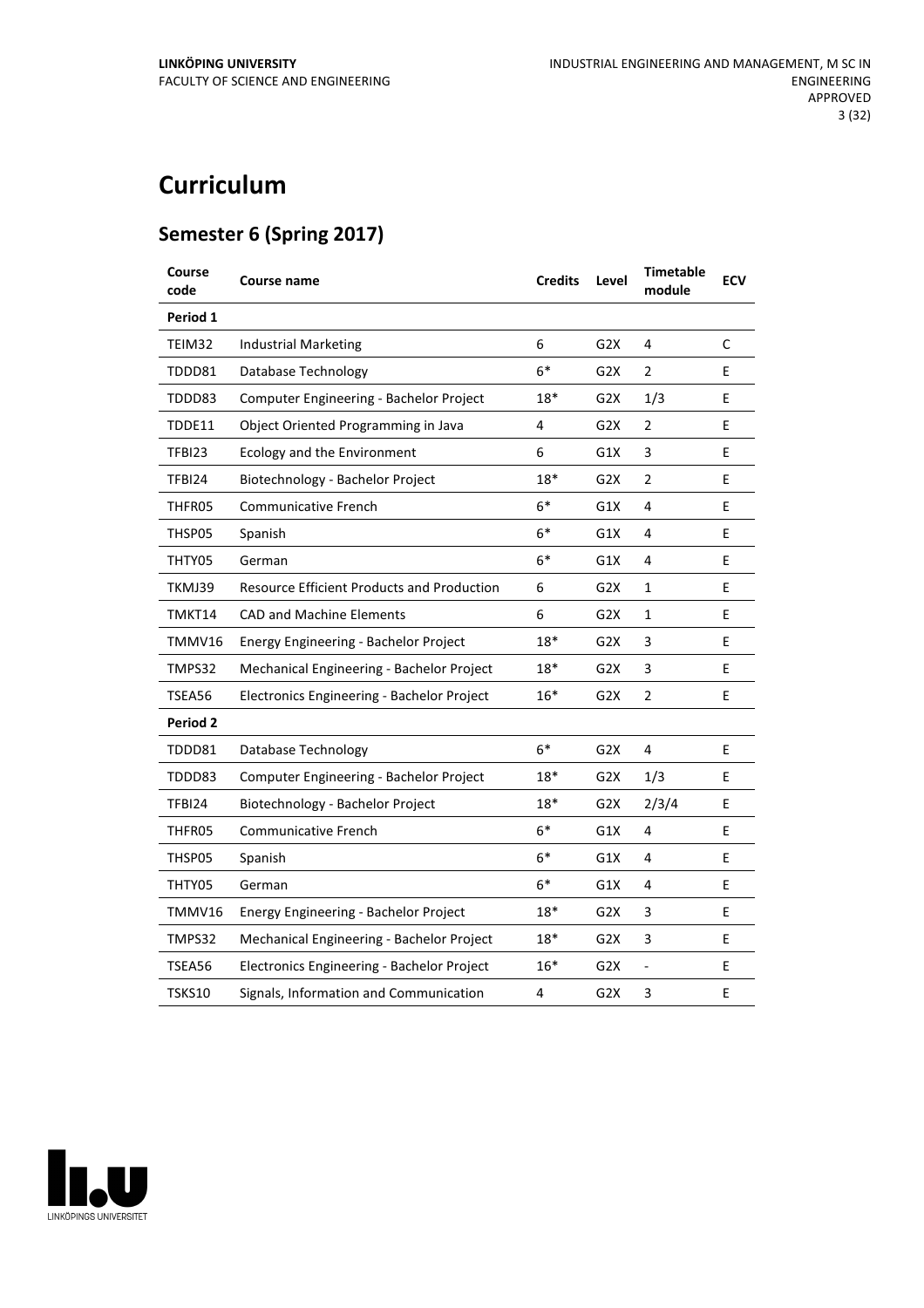| Course<br>code  | Course name                      | <b>Credits</b> | Level            | <b>Timetable</b><br>module | <b>ECV</b> |
|-----------------|----------------------------------|----------------|------------------|----------------------------|------------|
| Period 1        |                                  |                |                  |                            |            |
| TFBI23          | Ecology and the Environment      | 6              | G1X              | 3                          |            |
| TFBI24          | Biotechnology - Bachelor Project | $18*$          | G <sub>2</sub> X | $\mathcal{L}$              |            |
| <b>Period 2</b> |                                  |                |                  |                            |            |
| TFBI24          | Biotechnology - Bachelor Project | $18*$          | G <sub>2</sub> X | 2/3/4                      |            |

# *Specialisation: Specialization Biotechnical Engineering*

|  | Specialisation: Specialization Computer Science and Engineering |  |
|--|-----------------------------------------------------------------|--|
|  |                                                                 |  |

| Course<br>code | Course name                             | <b>Credits</b> | Level            | <b>Timetable</b><br>module | <b>ECV</b> |
|----------------|-----------------------------------------|----------------|------------------|----------------------------|------------|
| Period 1       |                                         |                |                  |                            |            |
| TDDD81         | Database Technology                     | $6*$           | G2X              | $\mathcal{P}$              |            |
| TDDD83         | Computer Engineering - Bachelor Project | $18*$          | G2X              | 1/3                        |            |
| Period 2       |                                         |                |                  |                            |            |
| TDDD81         | Database Technology                     | $6*$           | G2X              | 4                          |            |
| TDDD83         | Computer Engineering - Bachelor Project | $18*$          | G <sub>2</sub> X | 1/3                        |            |

# *Specialisation: Specialization Electrical Engineering*

| Course<br>code | Course name                                | <b>Credits</b> | Level            | Timetable<br>module | <b>ECV</b> |
|----------------|--------------------------------------------|----------------|------------------|---------------------|------------|
| Period 1       |                                            |                |                  |                     |            |
| TDDE11         | Object Oriented Programming in Java        | 4              | G2X              | 2                   |            |
| TSEA56         | Electronics Engineering - Bachelor Project | $16*$          | G2X              | $\overline{2}$      |            |
| Period 2       |                                            |                |                  |                     |            |
| TSEA56         | Electronics Engineering - Bachelor Project | $16*$          | G2X              |                     |            |
| TSKS10         | Signals, Information and Communication     | 4              | G <sub>2</sub> X | 3                   |            |

# *Specialisation: Specialization Energy Engineering*

| Course<br>code  | Course name                                       | <b>Credits</b> | Level            | Timetable<br>module | <b>ECV</b> |
|-----------------|---------------------------------------------------|----------------|------------------|---------------------|------------|
| Period 1        |                                                   |                |                  |                     |            |
| TKMJ39          | <b>Resource Efficient Products and Production</b> | 6              | G2X              | $\overline{1}$      |            |
| TMMV16          | Energy Engineering - Bachelor Project             | $18*$          | G <sub>2</sub> X | 3                   |            |
| <b>Period 2</b> |                                                   |                |                  |                     |            |
| TMMV16          | Energy Engineering - Bachelor Project             | $18*$          | G <sub>2</sub> X | 3                   |            |

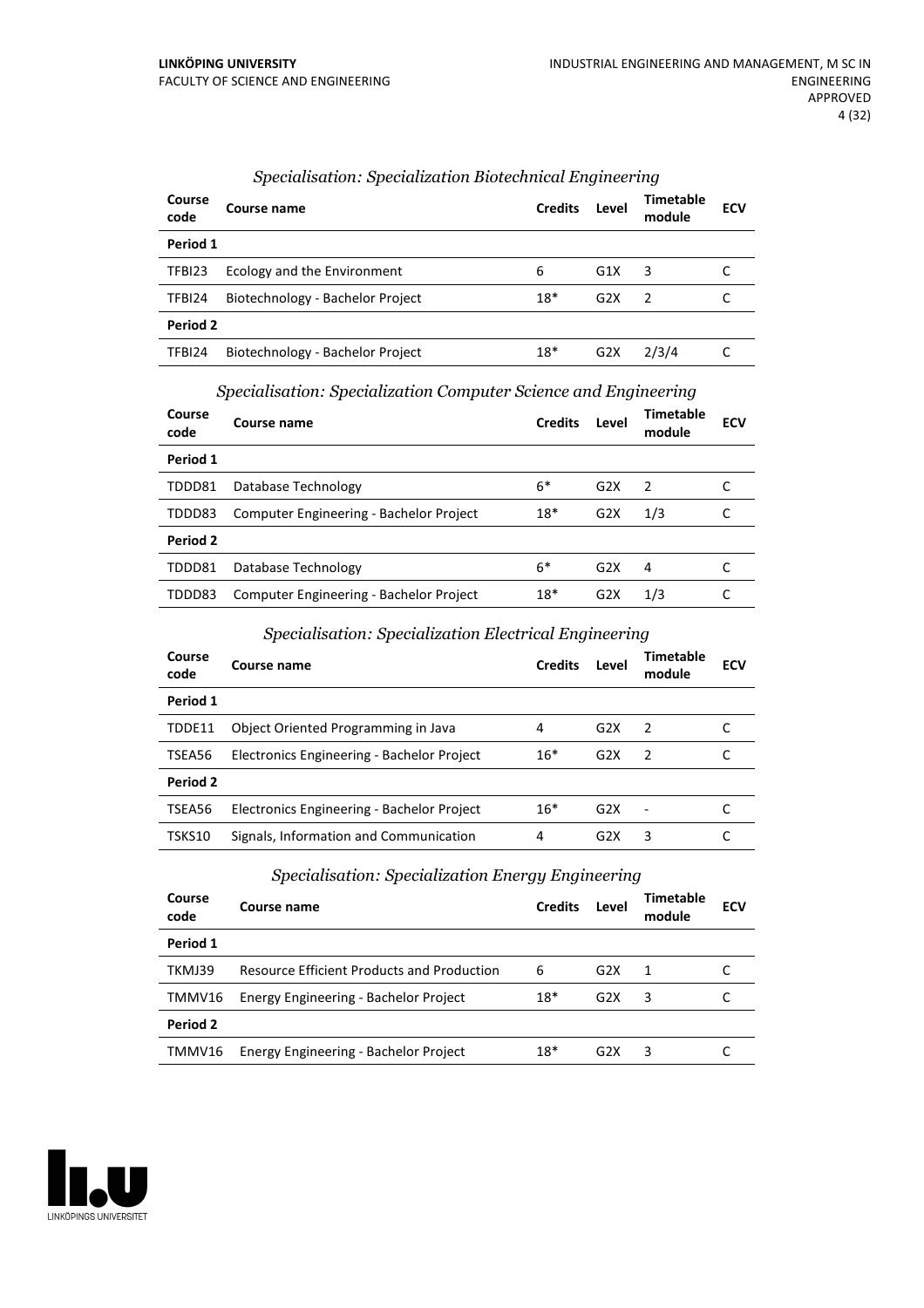| Course<br>code | Course name                               | <b>Credits</b> | Level            | Timetable<br>module     | <b>ECV</b> |
|----------------|-------------------------------------------|----------------|------------------|-------------------------|------------|
| Period 1       |                                           |                |                  |                         |            |
| TMKT14         | CAD and Machine Flements                  | 6              | G2X              | -1                      |            |
| TMPS32         | Mechanical Engineering - Bachelor Project | $18*$          | G2X              | $\overline{\mathbf{3}}$ |            |
| Period 2       |                                           |                |                  |                         |            |
| TMPS32         | Mechanical Engineering - Bachelor Project | $18*$          | G <sub>2</sub> X | 3                       |            |

# *Specialisation: Specialization Mechanical Engineering*

# **Semester 7 (Autumn 2017)**

| Course<br>code | <b>Course name</b>                                                         | <b>Credits</b> | Level | <b>Timetable</b><br>module | <b>ECV</b> |
|----------------|----------------------------------------------------------------------------|----------------|-------|----------------------------|------------|
| Period 1       |                                                                            |                |       |                            |            |
| TAMS32         | <b>Stochastic Processes</b>                                                | 6              | A1X   | $\mathbf{1}$               | E          |
| TAMS46         | Probability Theory, Second Course                                          | 6              | A1X   | 3                          | E          |
| TANA21         | <b>Scientific Computing</b>                                                | 6              | G1X   | 3                          | E          |
| TAOP34         | Large Scale Optimization                                                   | 6              | A1X   | 3                          | E          |
| TATA34         | Real Analysis, Honours Course                                              | $6*$           | G2X   | $\overline{4}$             | E          |
| TATA44         | <b>Vector Analysis</b>                                                     | 4              | G1X   | $\mathbf{1}$               | E          |
| TDDC17         | Artificial Intelligence                                                    | 6              | G2X   | 3                          | E          |
| TDDC88         | <b>Software Engineering</b>                                                | $12*$          | A1X   | $\mathbf{1}$               | E          |
| TDDD23         | Design and Programming of Computer Games                                   | 6              | A1X   | $\overline{2}$             | E          |
| TDDD38         | Advanced Programming in C++                                                | $6*$           | A1X   | $\overline{2}$             | E          |
| TDDD43         | <b>Advanced Data Models and Databases</b>                                  | $6*$           | A1X   | $\overline{2}$             | E          |
| TDDE18         | Programming C++                                                            | $6*$           | G2X   | 4                          | E          |
| <b>TDEI09</b>  | Strategic Application of IT: E-business and<br>Knowledge Management        | 6              | A1X   | 4                          | E          |
| <b>TDEI13</b>  | <b>Enterprise Resource Planning Systems:</b><br>Process and Implementation | 6              | A1X   | $\overline{2}$             | E          |
| TEIE72         | Corporate Strategies                                                       | 6              | A1X   | 4                          | E          |
| TEIO07         | Project Based Organization and Management                                  | 6              | A1X   | 4                          | E          |
| <b>TEIO90</b>  | <b>Innovation Management</b>                                               | 6              | A1X   | $\overline{2}$             | E          |
| TETS23         | Purchasing                                                                 | 6              | A1X   | $\overline{2}$             | E          |
| TETS37         | <b>Basics in Logistics Management</b>                                      | 6              | G2X   | 4                          | E          |
| TKMJ31         | <b>Biofuels for Transportation</b>                                         | 6              | A1X   | $\mathbf{1}$               | E          |

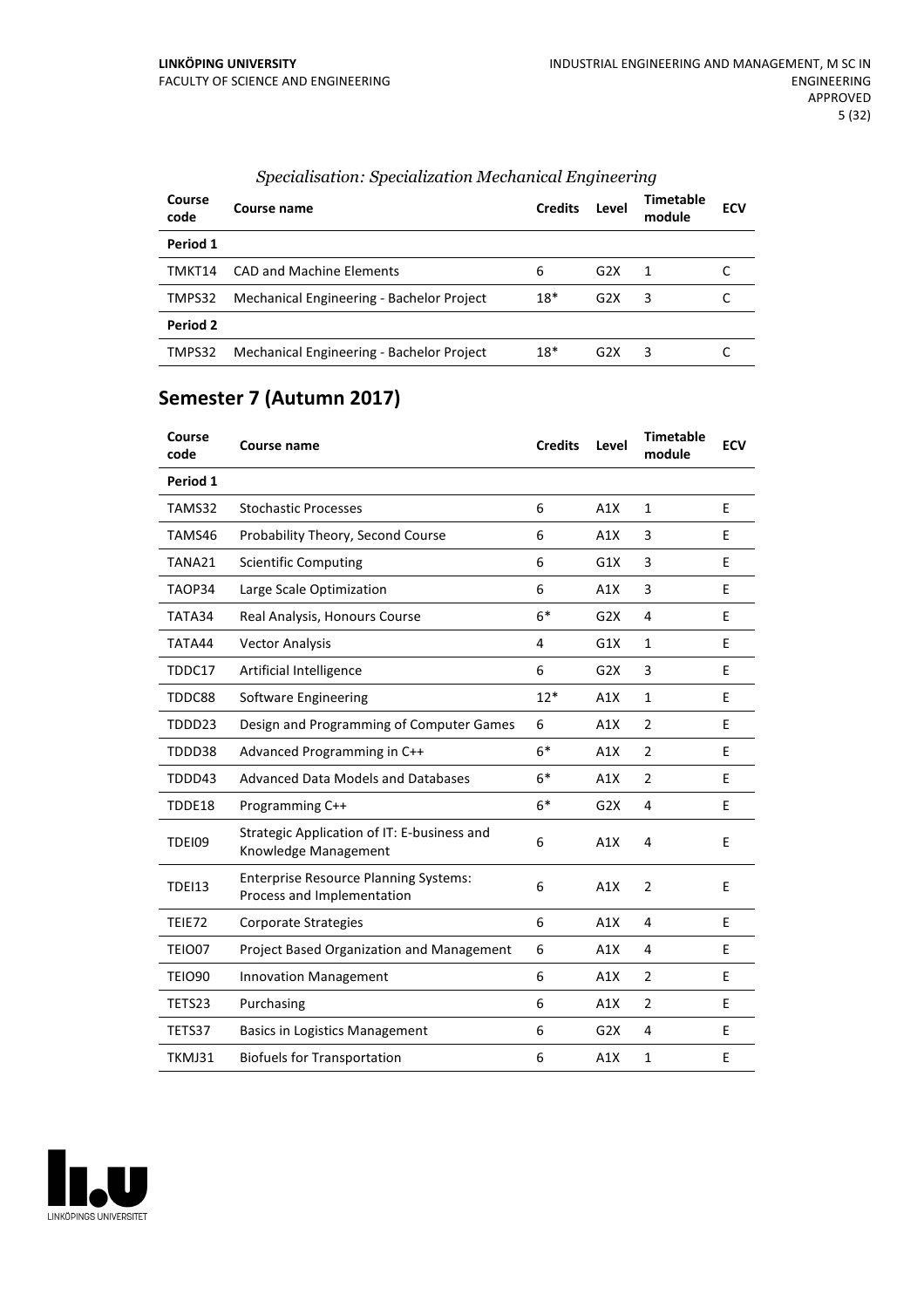#### **LINKÖPING UNIVERSITY** FACULTY OF SCIENCE AND ENGINEERING

| Course<br>code | Course name                                           | <b>Credits</b> | Level            | <b>Timetable</b><br>module | <b>ECV</b> |
|----------------|-------------------------------------------------------|----------------|------------------|----------------------------|------------|
| TKMJ49         | <b>Environmentally Driven Business</b><br>Development | $6*$           | A1X              | 3                          | E          |
| TMES09         | <b>Industrial Energy Systems</b>                      | 6              | A1X              | 3                          | E          |
| TMES27         | Modelling of Energy Systems                           | 6              | A1X              | 3                          | E          |
| TMKM16         | Materials Selection and Optimization                  | 6              | A1X              | 4                          | E          |
| TMKM90         | Engineering Materials - Deformation and<br>Fracture   | 6              | A1X              | 4                          | E          |
| TMKT80         | Wood - Material                                       | 6              | G <sub>2</sub> X | 2                          | E          |
| TMPS35         | <b>Emerging Factory Technologies</b>                  | 6              | A1X              | 3                          | E          |
| TMQU03         | <b>Quality Management and Engineering</b>             | 6              | G <sub>2</sub> X | 2                          | E          |
| TPPE16         | <b>Manufacturing Strategies</b>                       | 6              | A1X              | 2                          | E          |
| TPPE17         | Corporate Finance                                     | 6              | G <sub>2</sub> X | 4                          | Е          |
| TSBB06         | <b>Multidimensional Signal Analysis</b>               | $6*$           | A1X              | $\overline{2}$             | E          |
| TSBB08         | <b>Digital Image Processing</b>                       | 6              | A1X              | 4                          | E          |
| TSDT14         | <b>Signal Theory</b>                                  | 6              | A1X              | 1                          | E          |
| TSKS01         | <b>Digital Communication</b>                          | $6*$           | A1X              | 4                          | E.         |
| <b>TSKS15</b>  | Detection and Estimation of Signals                   | 6              | A1X              | $\overline{2}$             | E          |
| TSRT62         | Modelling and Simulation                              | 6              | A1X              | 3                          | E          |
| TSTE86         | <b>Digital Integrated Circuits</b>                    | 6              | A1X              | $\overline{2}$             | E          |
| Period 2       |                                                       |                |                  |                            |            |
| NBID31         | Modelling of Biological Systems                       | 6              | A1X              | 3/4                        | E          |
| TAOP04         | <b>Mathematical Optimization</b>                      | 6              | A1X              | 4                          | E          |
| TATA34         | Real Analysis, Honours Course                         | $6*$           | G2X              | 4                          | Ε          |
| TATA45         | <b>Complex Analysis</b>                               | 6              | G2X              | 1                          | E          |
| TDDC88         | Software Engineering                                  | $12*$          | A1X              | $\mathbf{1}$               | E          |
| TDDD07         | Real Time Systems                                     | 6              | A1X              | 4                          | E          |
| TDDD38         | Advanced Programming in C++                           | $6*$           | A1X              | ÷,                         | E          |
| TDDD43         | <b>Advanced Data Models and Databases</b>             | $6*$           | A1X              | $\overline{2}$             | E.         |
| TDDD55         | <b>Compilers and Interpreters</b>                     | 4              | G <sub>2</sub> X | $\mathbf{1}$               | E.         |
| TDDD71         | Data Structures and Algorithms                        | $\overline{2}$ | G2X              | $\mathbf{1}$               | E          |
| TDDE18         | Programming C++                                       | $6*$           | G <sub>2</sub> X | 3                          | E          |
| <b>TDEI19</b>  | Management Control                                    | 6              | A1X              | $\overline{2}$             | E          |
| TEIE42         | Industrial Sales Management                           | 6              | A1X              | 4                          | E          |

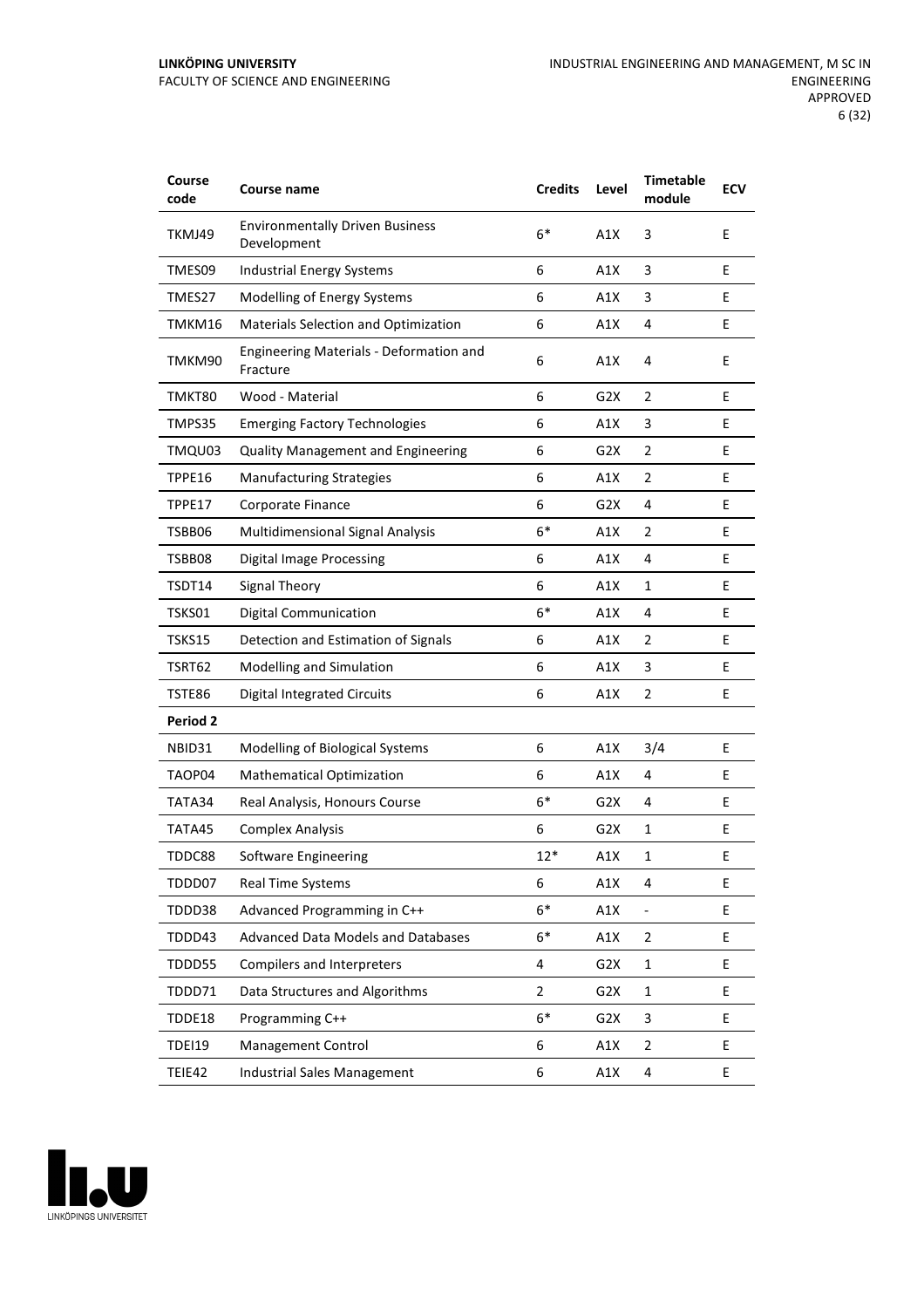#### **LINKÖPING UNIVERSITY** FACULTY OF SCIENCE AND ENGINEERING

| Course<br>code | <b>Course name</b>                                    | <b>Credits</b> | Level            | <b>Timetable</b><br>module | <b>ECV</b> |
|----------------|-------------------------------------------------------|----------------|------------------|----------------------------|------------|
| TEIM10         | <b>Industrial Service Development</b>                 | 6              | A1X              | 2                          | E          |
| TETS27         | <b>Supply Chain Logistics</b>                         | 6              | A1X              | $\overline{2}$             | E          |
| TKMJ35         | <b>Industrial Ecology</b>                             | 6              | G2X              | 3                          | E          |
| TKMJ49         | <b>Environmentally Driven Business</b><br>Development | $6*$           | A1X              | 3                          | E          |
| TMHL63         | Introduction to Computational Mechanics               | 6              | G2X              | 3                          | E          |
| TMKT71         | <b>Affective Engineering</b>                          | 6              | A1X              | $\overline{2}$             | E          |
| TMKT81         | Wood - Realisation                                    | 6              | G2X              | $\mathbf{1}$               | E          |
| TMMV18         | <b>Fluid Mechanics</b>                                | 6              | A1X              | $\overline{2}$             | E          |
| TMMV54         | <b>Computational Heat Transfer</b>                    | 6              | A1X              | $\mathbf{1}$               | E          |
| TMPS18         | <b>Engineering Design and Product Development</b>     | 6              | A1X              | 3                          | E          |
| TMPS22         | Assembly Technology                                   | 6              | A1X              | 3                          | E          |
| TMQU12         | Lean Production                                       | 6              | A1X              | $\overline{2}$             | E          |
| TPPE21         | <b>Production Logistics</b>                           | 6              | A1X              | 4                          | E          |
| TPPE29         | <b>Financial Markets and Instruments</b>              | 6              | A1X              | $\overline{2}$             | E          |
| TSBB06         | Multidimensional Signal Analysis                      | $6*$           | A1X              | 3                          | E          |
| TSBB09         | Image Sensors                                         | 6              | A1X              | 4                          | E          |
| TSEA81         | <b>Computer Engineering and Real-time Systems</b>     | 6              | A1X              | 4                          | E          |
| TSIT02         | <b>Computer Security</b>                              | 6              | G2X              | $\overline{2}$             | E          |
| TSKS01         | <b>Digital Communication</b>                          | $6*$           | A1X              | 4                          | E          |
| TSKS11         | Networks: Models, Algorithms and<br>Applications      | 6              | G <sub>2</sub> X | 3                          | E          |
| TSRT78         | <b>Digital Signal Processing</b>                      | 6              | A1X              | $\overline{2}$             | E          |

# *Specialisation: Master Profile Automatic Control*

| Course<br>code | Course name                                       | <b>Credits</b> | Level | Timetable<br>module | <b>ECV</b> |
|----------------|---------------------------------------------------|----------------|-------|---------------------|------------|
| Period 1       |                                                   |                |       |                     |            |
| TSDT14         | Signal Theory                                     | 6              | A1X   | 1                   |            |
| TSRT62         | Modelling and Simulation                          | 6              | A1X   | 3                   |            |
| Period 2       |                                                   |                |       |                     |            |
| TSEA81         | <b>Computer Engineering and Real-time Systems</b> | 6              | A1X   | 4                   | F          |
| TSRT78         | <b>Digital Signal Processing</b>                  | 6              | A1X   | $\mathcal{P}$       | F          |

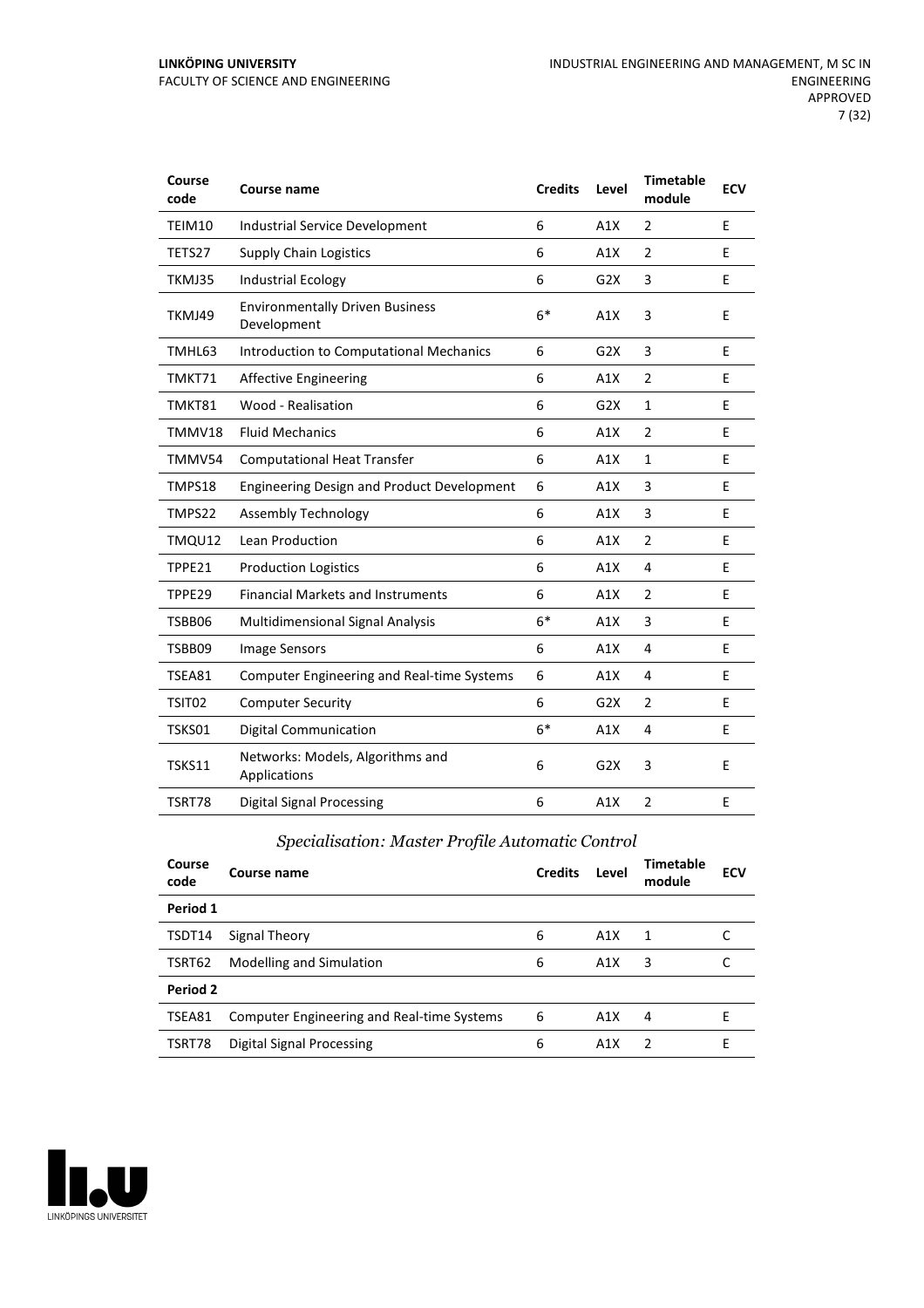| Course<br>code | Course name          | <b>Credits</b> | Level | <b>Timetable</b><br>module | <b>ECV</b> |
|----------------|----------------------|----------------|-------|----------------------------|------------|
| Period 1       |                      |                |       |                            |            |
| TDDC88         | Software Engineering | $12*$          | A1X   | 1                          |            |
| Period 2       |                      |                |       |                            |            |
| TDDC88         | Software Engineering | $12*$          | A1X   | 1                          |            |

# *Specialisation: Master Profile Computer Science and Engineering*

#### *Specialisation: Master Profile Economic Information Systems*

| Course<br>code | Course name                                                                | <b>Credits</b> | Level | Timetable<br>module | ECV |  |  |
|----------------|----------------------------------------------------------------------------|----------------|-------|---------------------|-----|--|--|
| Period 1       |                                                                            |                |       |                     |     |  |  |
| TDEI09         | Strategic Application of IT: E-business and<br>Knowledge Management        | 6              | A1X   | 4                   |     |  |  |
| <b>TDEI13</b>  | <b>Enterprise Resource Planning Systems: Process</b><br>and Implementation | 6              | A1X   | $\overline{2}$      | Е   |  |  |
| Period 2       |                                                                            |                |       |                     |     |  |  |
| TDEI19         | Management Control                                                         | 6              | A1X   | $\overline{2}$      |     |  |  |

# *Specialisation: Master Profile Energy Engineering*

| Course<br>code | Course name                        | <b>Credits</b> | Level | Timetable<br>module | <b>ECV</b> |
|----------------|------------------------------------|----------------|-------|---------------------|------------|
| Period 1       |                                    |                |       |                     |            |
| TMES09         | Industrial Energy Systems          | 6              | A1X   | 3                   | Е          |
| TMES27         | Modelling of Energy Systems        | 6              | A1X   | 3                   | E          |
| Period 2       |                                    |                |       |                     |            |
| TMMV18         | <b>Fluid Mechanics</b>             | 6              | A1X   | 2                   | F          |
| TMMV54         | <b>Computational Heat Transfer</b> | 6              | A1X   | 1                   | F          |

#### *Specialisation: Master Profile Finance*

| Course<br>code     | Course name                              | <b>Credits</b> | Level | Timetable<br>module | <b>ECV</b> |
|--------------------|------------------------------------------|----------------|-------|---------------------|------------|
| Period 1           |                                          |                |       |                     |            |
| TPPE17             | Corporate Finance                        | 6              | G2X   | 4                   | F          |
| Period 2           |                                          |                |       |                     |            |
| TPPF <sub>29</sub> | <b>Financial Markets and Instruments</b> | 6              | A1X   | $\overline{z}$      |            |
|                    |                                          |                |       |                     |            |

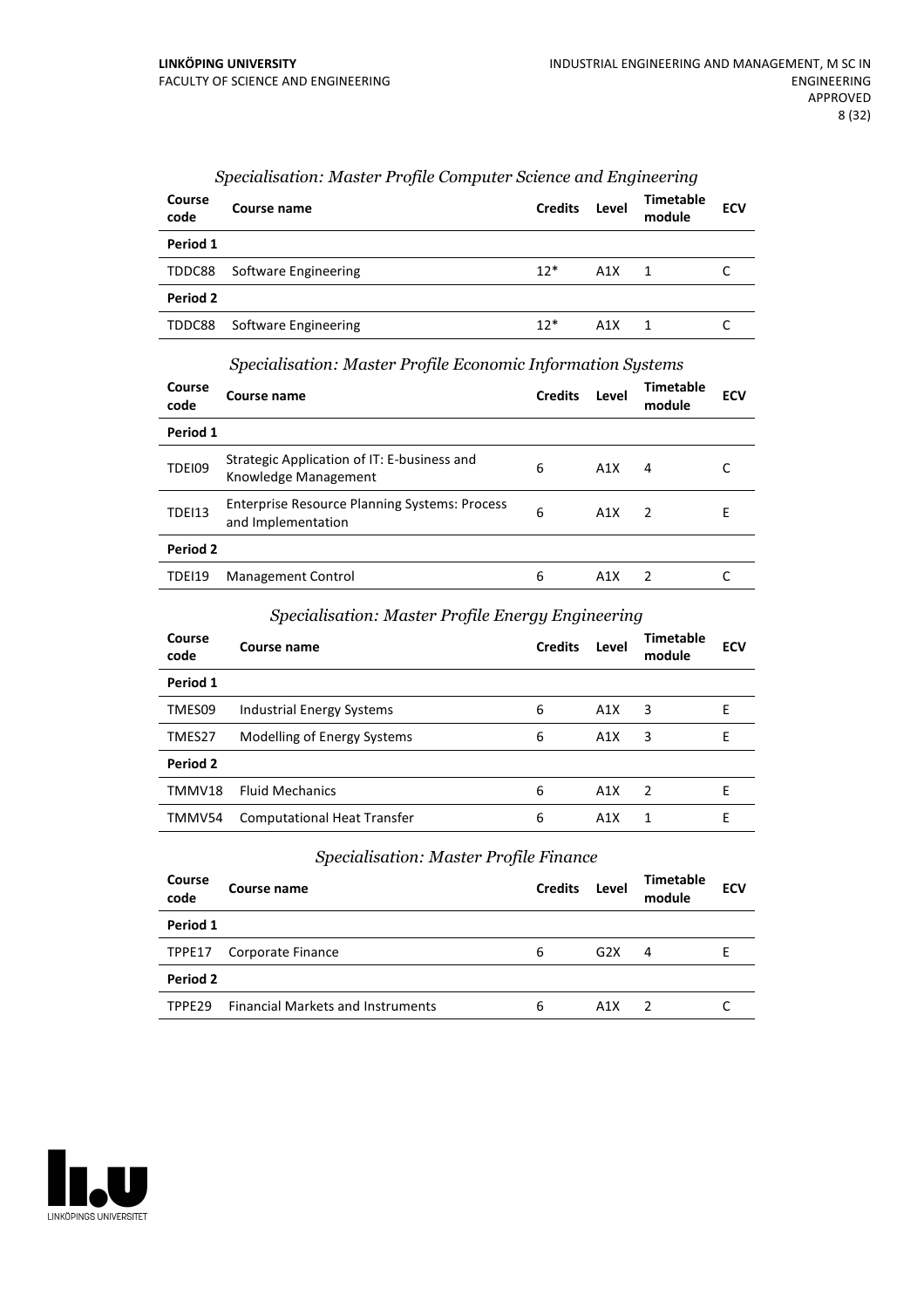| Course<br>code | Course name                    | <b>Credits</b> | Level | <b>Timetable</b><br>module | <b>ECV</b> |
|----------------|--------------------------------|----------------|-------|----------------------------|------------|
| Period 1       |                                |                |       |                            |            |
| TEIE72         | Corporate Strategies           | 6              | A1X   | 4                          | E          |
| Period 2       |                                |                |       |                            |            |
| TEIE42         | Industrial Sales Management    | 6              | A1X   | 4                          | C/E        |
| TEIM10         | Industrial Service Development | 6              | A1X   | 2                          | C/E        |

# *Specialisation: Master Profile Industrial Marketing*

# *Specialisation: Master Profile Logistics Management*

| Course<br>code | Course name                    | <b>Credits</b> | Level | Timetable<br>module | <b>ECV</b> |
|----------------|--------------------------------|----------------|-------|---------------------|------------|
| Period 1       |                                |                |       |                     |            |
| TETS37         | Basics in Logistics Management | 6              | G2X   | 4                   |            |
| TETS23         | Purchasing                     | 6              | A1X   | $\mathcal{L}$       | F          |
| Period 2       |                                |                |       |                     |            |
| TETS27         | <b>Supply Chain Logistics</b>  | 6              | A1X   |                     | C/E        |

# *Specialisation: Master Profile Manufacturing*

| Course<br>code | Course name                          | <b>Credits</b> | Level            | <b>Timetable</b><br>module | <b>ECV</b> |
|----------------|--------------------------------------|----------------|------------------|----------------------------|------------|
| Period 1       |                                      |                |                  |                            |            |
| TMPS35         | <b>Emerging Factory Technologies</b> | 6              | A1X              | 3                          |            |
| Period 2       |                                      |                |                  |                            |            |
| TMPS22         | Assembly Technology                  | 6              | A <sub>1</sub> X | 3                          |            |

# *Specialisation: Master Profile Manufacturing Management*

| Course<br>code | Course name                 | <b>Credits</b> | Level            | <b>Timetable</b><br>module | <b>ECV</b> |
|----------------|-----------------------------|----------------|------------------|----------------------------|------------|
| Period 1       |                             |                |                  |                            |            |
| TPPE16         | Manufacturing Strategies    | 6              | A1X              | $\overline{2}$             |            |
| Period 2       |                             |                |                  |                            |            |
| TPPE21         | <b>Production Logistics</b> | 6              | A <sub>1</sub> X | 4                          |            |

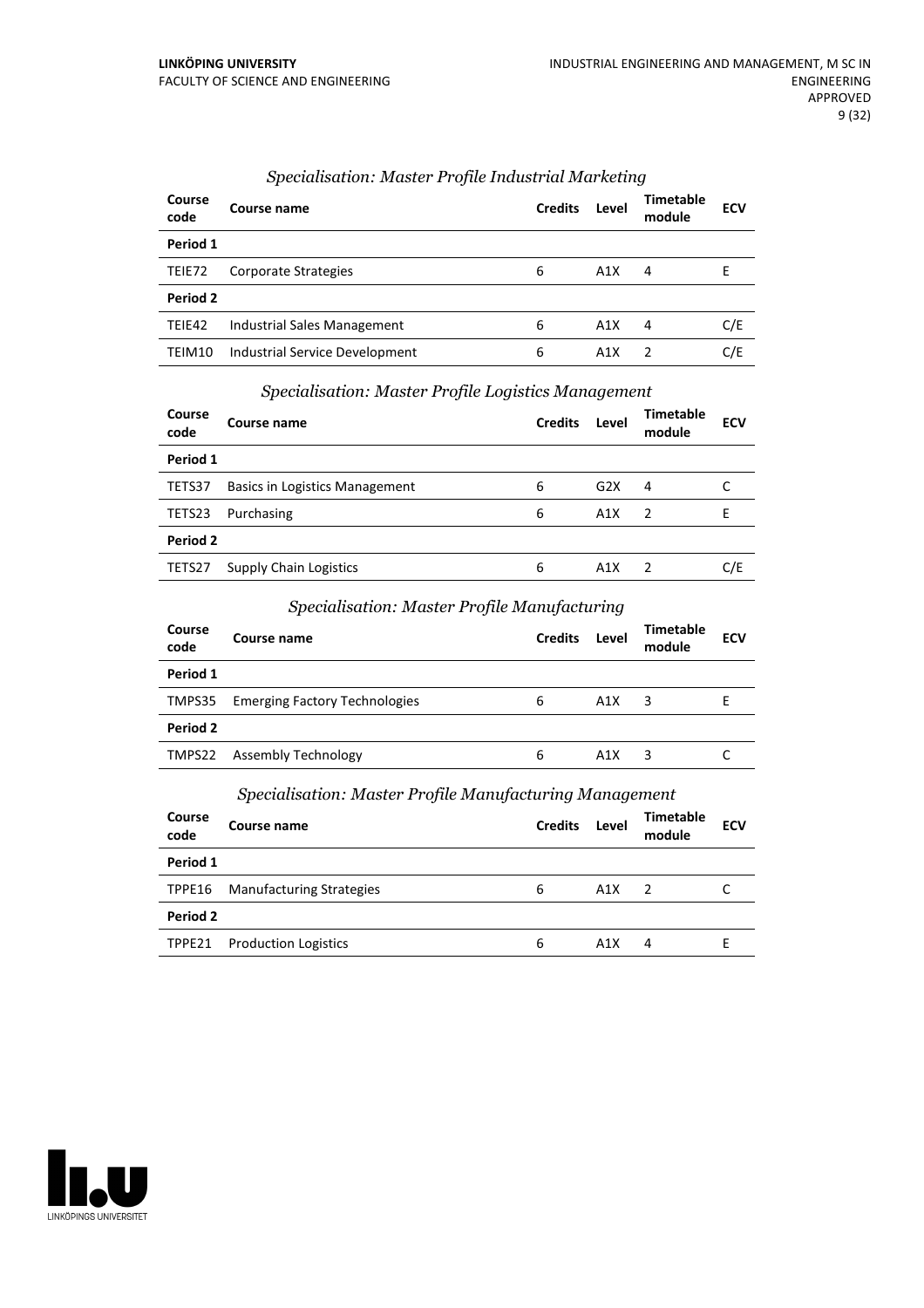| Course<br>code | Course name                                       | <b>Credits</b> | Level | Timetable<br>module | <b>ECV</b> |
|----------------|---------------------------------------------------|----------------|-------|---------------------|------------|
| Period 2       |                                                   |                |       |                     |            |
| TMPS18         | <b>Engineering Design and Product Development</b> | 6              | A1X   |                     |            |

# *Specialisation: Master Profile Product Development*

# *Specialisation: Master Profile Project, Innovation and Entrepreneurship*

| Course<br>code | Course name                                        | <b>Credits</b> | Level            | <b>Timetable</b><br>module | ECV |
|----------------|----------------------------------------------------|----------------|------------------|----------------------------|-----|
| Period 1       |                                                    |                |                  |                            |     |
| <b>TEIO90</b>  | <b>Innovation Management</b>                       | 6              | A <sub>1</sub> X | $\mathcal{P}$              |     |
| TEIO07         | Project Based Organization and Management          | 6              | A1X              | 4                          | F   |
| TKMJ49         | <b>Environmentally Driven Business Development</b> | $6*$           | A1X              | 3                          | F   |
| Period 2       |                                                    |                |                  |                            |     |
| TKMJ49         | <b>Environmentally Driven Business Development</b> | 6*             | A1X              | 3                          |     |
|                |                                                    |                |                  |                            |     |

# *Specialisation: Master Profile Quality Technology and Management*

| Course<br>code | Course name                               | <b>Credits</b> | Level | <b>Timetable</b><br>module | <b>ECV</b> |
|----------------|-------------------------------------------|----------------|-------|----------------------------|------------|
| Period 1       |                                           |                |       |                            |            |
| TMQU03         | <b>Quality Management and Engineering</b> | 6              | G2X   | $\mathcal{P}$              |            |
| Period 2       |                                           |                |       |                            |            |
|                | TMQU12 Lean Production                    | 6              | A1X   |                            |            |

# *Specialisation: Master Profile Signal and Image Processing*

| Course<br>code | Course name                             | <b>Credits</b> | Level | Timetable<br>module | <b>ECV</b> |
|----------------|-----------------------------------------|----------------|-------|---------------------|------------|
| Period 1       |                                         |                |       |                     |            |
| TSBB08         | Digital Image Processing                | 6              | A1X   | 4                   | C          |
| TSDT14         | Signal Theory                           | 6              | A1X   | 1                   | C          |
| TSBB06         | <b>Multidimensional Signal Analysis</b> | $6*$           | A1X   | 2                   | Ε          |
| Period 2       |                                         |                |       |                     |            |
| TSBB06         | <b>Multidimensional Signal Analysis</b> | $6*$           | A1X   | 3                   | F          |
| TSBB09         | Image Sensors                           | 6              | A1X   | 4                   | E          |
| TSRT78         | Digital Signal Processing               | 6              | A1X   | $\overline{2}$      | E          |

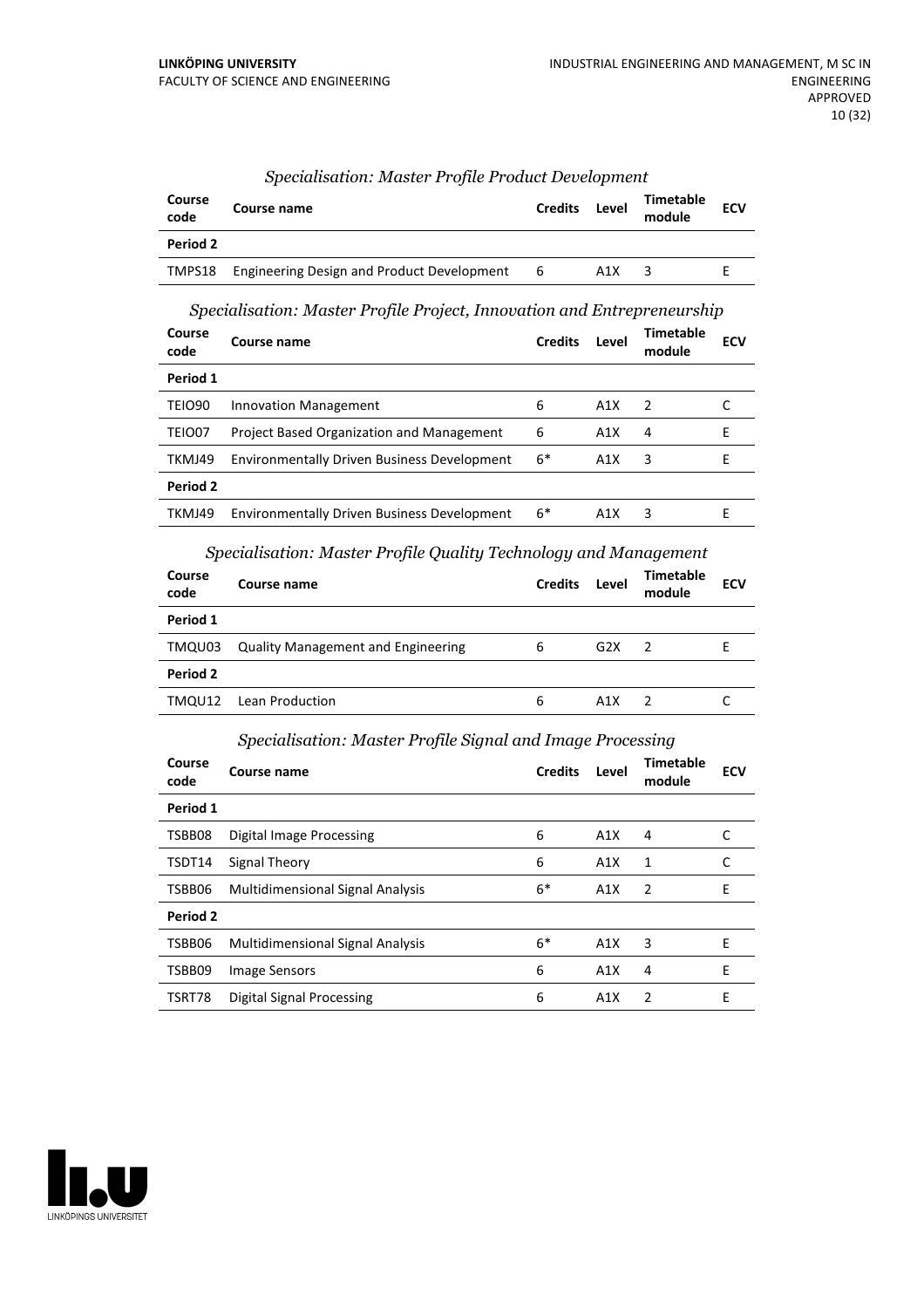| Course<br>code | Course name                                        | <b>Credits</b> | Level | Timetable<br>module | <b>ECV</b> |
|----------------|----------------------------------------------------|----------------|-------|---------------------|------------|
| Period 1       |                                                    |                |       |                     |            |
| TEIE72         | Corporate Strategies                               | 6              | A1X   | 4                   |            |
| TEIO90         | <b>Innovation Management</b>                       | 6              | A1X   | $\overline{2}$      | E          |
| TKMJ49         | <b>Environmentally Driven Business Development</b> | $6*$           | A1X   | 3                   | E          |
| TPPE16         | <b>Manufacturing Strategies</b>                    | 6              | A1X   | 2                   | E          |
| Period 2       |                                                    |                |       |                     |            |
| <b>TDEI19</b>  | Management Control                                 | 6              | A1X   | $\overline{2}$      | C          |
| TEIE42         | Industrial Sales Management                        | 6              | A1X   | 4                   | Е          |
| TKMJ49         | <b>Environmentally Driven Business Development</b> | $6*$           | A1X   | 3                   | E          |

# *Specialisation: Master Profile Strategic Management and Control*

#### *Specialisation: Master Profile Telecommunication*

| Course<br>code | Course name                                   | <b>Credits</b> | Level | Timetable<br>module | <b>ECV</b> |
|----------------|-----------------------------------------------|----------------|-------|---------------------|------------|
| Period 1       |                                               |                |       |                     |            |
| TSDT14         | Signal Theory                                 | 6              | A1X   | 1                   |            |
| TSKS01         | Digital Communication                         | $6*$           | A1X   | 4                   |            |
| TSKS15         | Detection and Estimation of Signals           | 6              | A1X   | $\overline{2}$      | E          |
| Period 2       |                                               |                |       |                     |            |
| TSKS01         | <b>Digital Communication</b>                  | $6*$           | A1X   | 4                   |            |
| TSIT02         | <b>Computer Security</b>                      | 6              | G2X   | $\overline{2}$      | E          |
| TSKS11         | Networks: Models, Algorithms and Applications | 6              | G2X   | 3                   | E          |

# *Specialisation: Master Profile Wood Technology*

| Course<br>code | Course name                                 | <b>Credits</b> | Level            | <b>Timetable</b><br>module | <b>ECV</b> |
|----------------|---------------------------------------------|----------------|------------------|----------------------------|------------|
| Period 1       |                                             |                |                  |                            |            |
| TMKT80         | Wood - Material                             | 6              | G2X              | 2                          |            |
| TMKM16         | <b>Materials Selection and Optimization</b> | 6              | A1X              | 4                          |            |
| Period 2       |                                             |                |                  |                            |            |
| TMKT81         | Wood - Realisation                          | 6              | G <sub>2</sub> X |                            |            |

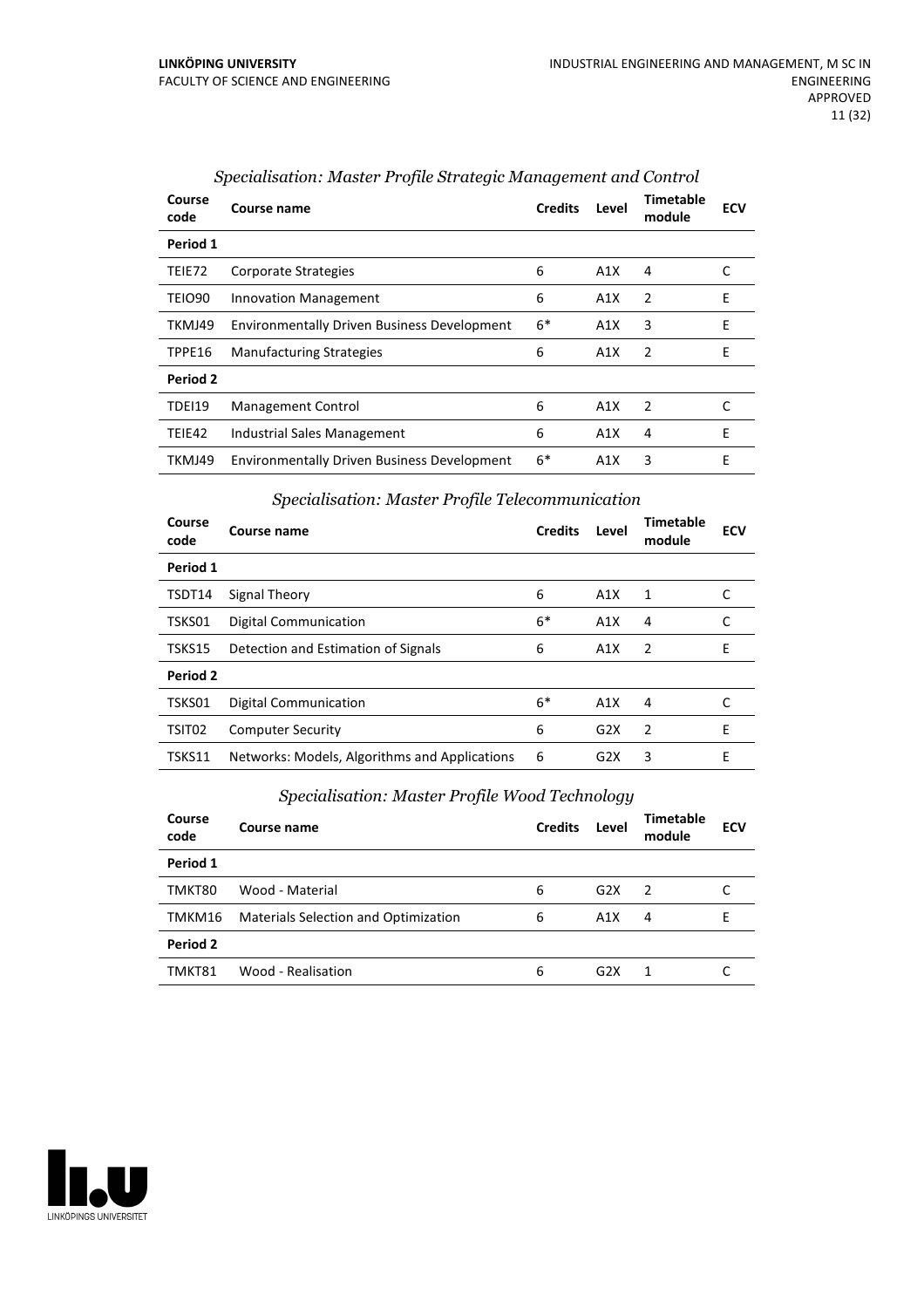| Course<br>code | Course name                        | <b>Credits</b> | Level            | <b>Timetable</b><br>module | <b>ECV</b> |
|----------------|------------------------------------|----------------|------------------|----------------------------|------------|
| Period 1       |                                    |                |                  |                            |            |
| TKMJ31         | <b>Biofuels for Transportation</b> | 6              | A1X              | 1                          |            |
| Period 2       |                                    |                |                  |                            |            |
| NBID31         | Modelling of Biological Systems    | 6              | A1X              | 3/4                        |            |
| TKMJ35         | <b>Industrial Ecology</b>          | 6              | G <sub>2</sub> X | 3                          | F          |

# *Specialisation: Specialization Biotechnical Engineering*

*Specialisation: Specialization Computer Science and Engineering*

| Course<br>code | Course name                                       | <b>Credits</b> | Level            | <b>Timetable</b><br>module | <b>ECV</b> |
|----------------|---------------------------------------------------|----------------|------------------|----------------------------|------------|
| Period 1       |                                                   |                |                  |                            |            |
| TDDC88         | Software Engineering                              | $12*$          | A1X              | 1                          | C          |
| TDDC17         | Artificial Intelligence                           | 6              | G2X              | 3                          | E          |
| TDDD23         | Design and Programming of Computer Games          | 6              | A1X              | $\overline{2}$             | E          |
| TDDD38         | Advanced Programming in C++                       | $6*$           | A1X              | $\overline{2}$             | Ε          |
| TDDE18         | Programming C++                                   | $6*$           | G2X              | 4                          | E          |
| TSTE86         | <b>Digital Integrated Circuits</b>                | 6              | A1X              | $\overline{2}$             | E          |
| Period 2       |                                                   |                |                  |                            |            |
| TDDC88         | Software Engineering                              | $12*$          | A1X              | 1                          | C          |
| TDDD71         | Data Structures and Algorithms                    | 2              | G <sub>2</sub> X | 1                          | C          |
| TDDD38         | Advanced Programming in C++                       | $6*$           | A1X              | $\overline{\phantom{a}}$   | E          |
| TDDD55         | Compilers and Interpreters                        | 4              | G2X              | 1                          | E          |
| TDDE18         | Programming C++                                   | $6*$           | G2X              | 3                          | E          |
| TSEA81         | <b>Computer Engineering and Real-time Systems</b> | 6              | A1X              | 4                          | E          |
| TSIT02         | <b>Computer Security</b>                          | 6              | G2X              | $\overline{2}$             | E          |
| TSKS11         | Networks: Models, Algorithms and Applications     | 6              | G2X              | 3                          | E          |

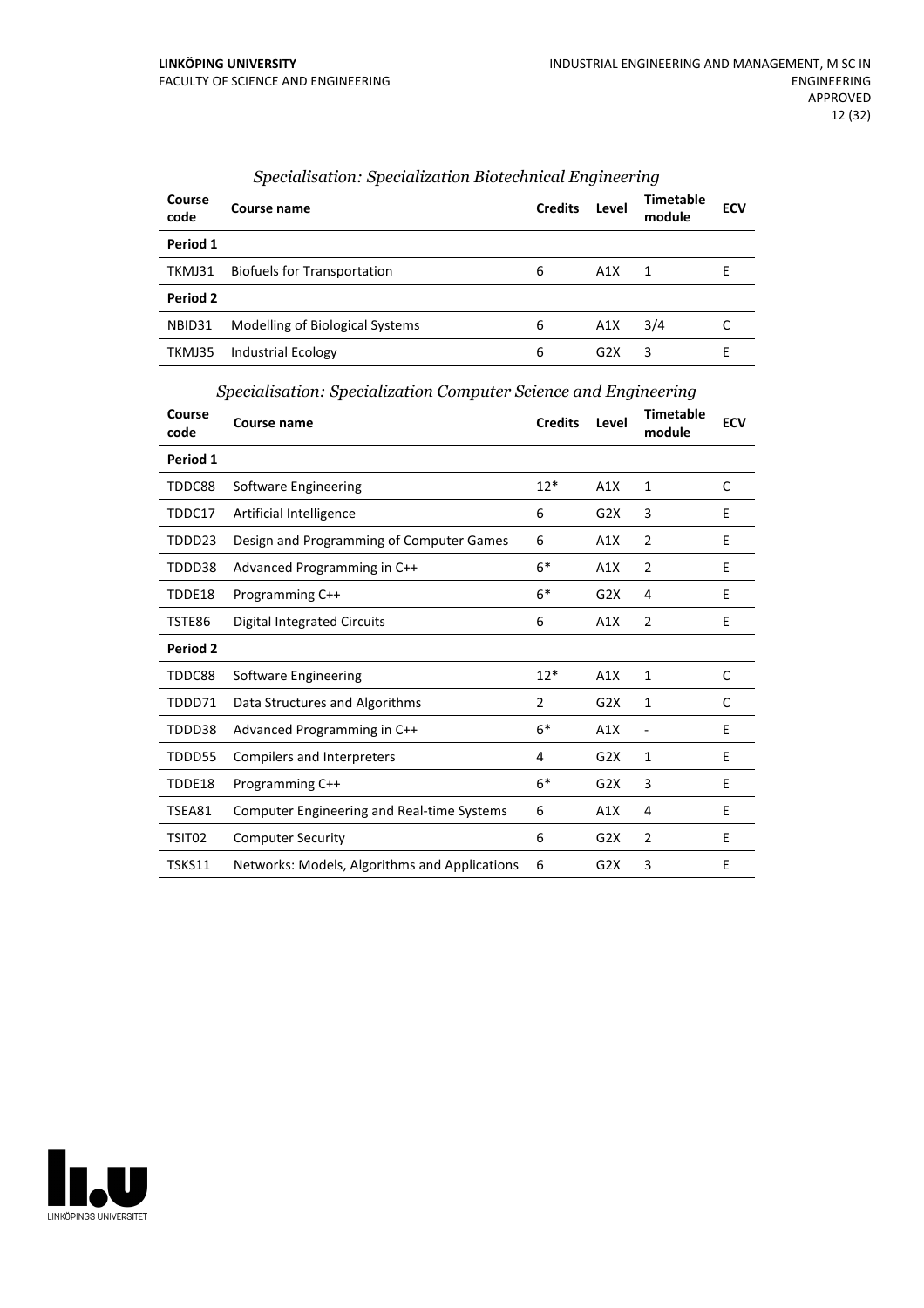| Course<br>code | Course name                                       | <b>Credits</b> | Level | <b>Timetable</b><br>module | <b>ECV</b> |
|----------------|---------------------------------------------------|----------------|-------|----------------------------|------------|
| Period 1       |                                                   |                |       |                            |            |
| TSBB06         | <b>Multidimensional Signal Analysis</b>           | $6*$           | A1X   | 2                          | E          |
| TSBB08         | Digital Image Processing                          | 6              | A1X   | 4                          | E          |
| TSDT14         | Signal Theory                                     | 6              | A1X   | 1                          | E          |
| TSKS01         | Digital Communication                             | $6*$           | A1X   | 4                          | E          |
| TSKS15         | Detection and Estimation of Signals               | 6              | A1X   | $\overline{2}$             | E          |
| TSRT62         | Modelling and Simulation                          | 6              | A1X   | 3                          | E          |
| TSTE86         | Digital Integrated Circuits                       | 6              | A1X   | $\overline{2}$             | E          |
| Period 2       |                                                   |                |       |                            |            |
| TSBB06         | <b>Multidimensional Signal Analysis</b>           | $6*$           | A1X   | 3                          | E          |
| TSBB09         | Image Sensors                                     | 6              | A1X   | 4                          | E          |
| TSEA81         | <b>Computer Engineering and Real-time Systems</b> | 6              | A1X   | 4                          | E          |
| TSIT02         | <b>Computer Security</b>                          | 6              | G2X   | $\overline{2}$             | E          |
| TSKS01         | Digital Communication                             | $6*$           | A1X   | 4                          | E          |
| TSKS11         | Networks: Models, Algorithms and Applications     | 6              | G2X   | 3                          | E          |
| TSRT78         | <b>Digital Signal Processing</b>                  | 6              | A1X   | $\overline{2}$             | F          |

# *Specialisation: Specialization Electrical Engineering*

# *Specialisation: Specialization Energy Engineering*

| Course<br>code | Course name                        | <b>Credits</b> | Level            | <b>Timetable</b><br>module | <b>ECV</b> |
|----------------|------------------------------------|----------------|------------------|----------------------------|------------|
| Period 1       |                                    |                |                  |                            |            |
| TMES09         | Industrial Energy Systems          | 6              | A1X              | 3                          | F          |
| TMES27         | Modelling of Energy Systems        | 6              | A1X              | 3                          | Е          |
| Period 2       |                                    |                |                  |                            |            |
| TMMV18         | <b>Fluid Mechanics</b>             | 6              | A1X              | $\overline{z}$             | F          |
| TMMV54         | <b>Computational Heat Transfer</b> | 6              | A <sub>1</sub> X | 1                          | F          |

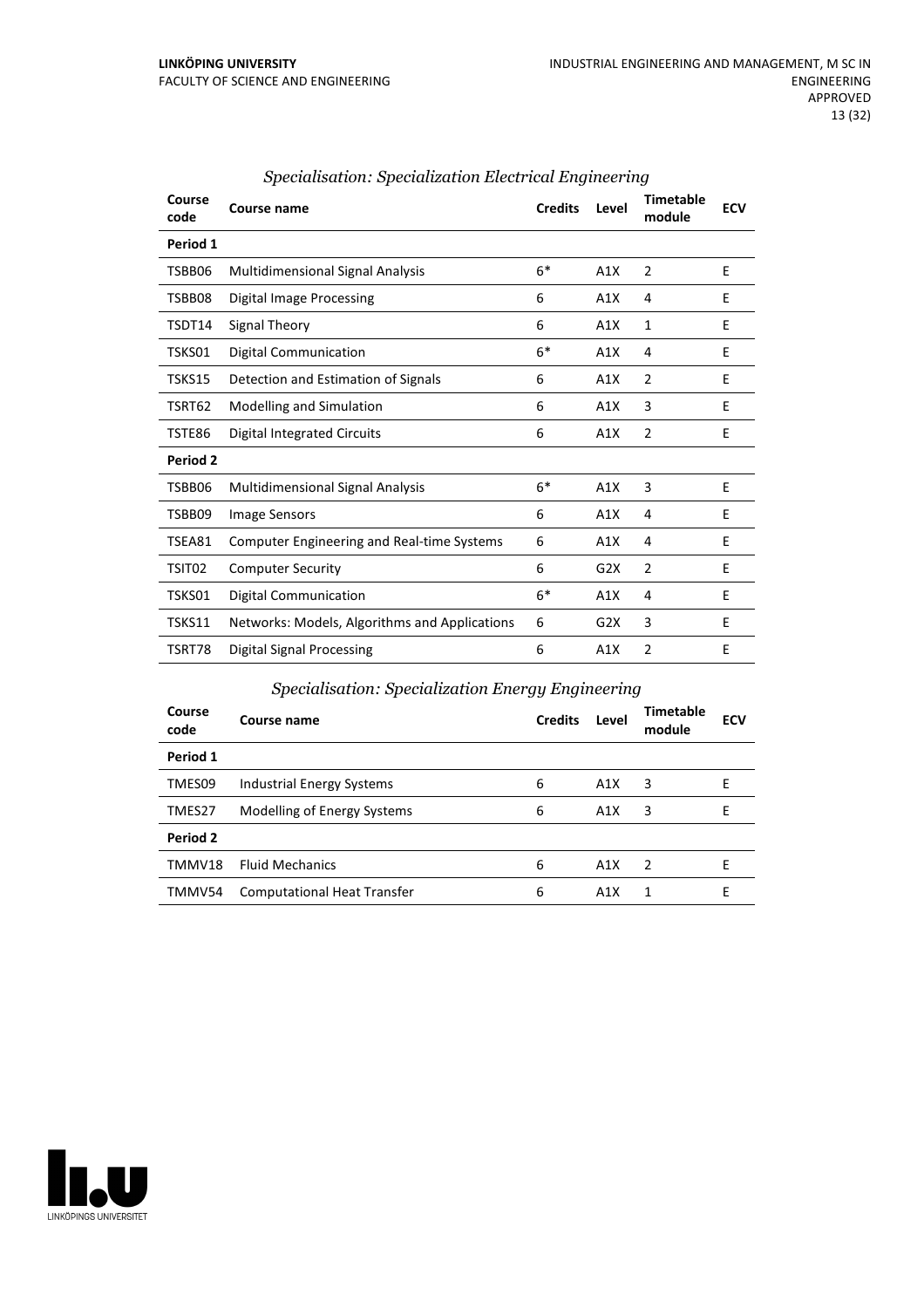| Course<br>code | Course name                                         | <b>Credits</b> | Level | <b>Timetable</b><br>module | <b>ECV</b> |
|----------------|-----------------------------------------------------|----------------|-------|----------------------------|------------|
| Period 1       |                                                     |                |       |                            |            |
| TANA21         | Scientific Computing                                | 6              | G1X   | 3                          | E          |
| TMKM16         | Materials Selection and Optimization                | 6              | A1X   | 4                          | F          |
| TMKM90         | Engineering Materials - Deformation and<br>Fracture | 6              | A1X   | 4                          | E          |
| TMKT80         | Wood - Material                                     | 6              | G2X   | 2                          | E          |
| TMPS35         | <b>Emerging Factory Technologies</b>                | 6              | A1X   | 3                          | E          |
| Period 2       |                                                     |                |       |                            |            |
| TMKT71         | Affective Engineering                               | 6              | A1X   | 2                          | E          |
| TMKT81         | Wood - Realisation                                  | 6              | G2X   | 1                          | F          |
| TMPS18         | <b>Engineering Design and Product Development</b>   | 6              | A1X   | 3                          | E          |
| TMPS22         | Assembly Technology                                 | 6              | A1X   | 3                          | F          |

# *Specialisation: Specialization Mechanical Engineering*

# **Semester 8 (Spring 2018)**

| Course<br>code | Course name                                          | <b>Credits</b> | Level | <b>Timetable</b><br>module | <b>ECV</b> |
|----------------|------------------------------------------------------|----------------|-------|----------------------------|------------|
| Period 1       |                                                      |                |       |                            |            |
| TEIE06         | <b>Corporate Planning</b>                            | $6*$           | A1X   |                            | C          |
| NBIC50         | <b>Ecotoxicology and Environmental Monitoring</b>    | 6              | G2X   | 1                          | E          |
| TAMS29         | Stochastic Processes Applied to Financial<br>Models  | 6              | A1X   | 3                          | E          |
| TATA53         | Linear Algebra, Honours Course                       | $6*$           | G2X   |                            | E          |
| <b>TBMI26</b>  | Neural Networks and Learning Systems                 | 6              | A1X   | $\overline{2}$             | F          |
| TDDB68         | Concurrent Programming and Operating<br>Systems      | 6              | G2X   | 3                          | E          |
| TDDD17         | Information Security, Second Course                  | $6*$           | A1X   | 4                          | E          |
| TDDD20         | Design and Analysis of Algorithms                    | 6              | A1X   | 3                          | E          |
| TDDD38         | Advanced Programming in C++                          | $6*$           | A1X   | $\overline{2}$             | E          |
| TDDD41         | Data Mining - Clustering and Association<br>Analysis | 6              | A1X   | 3                          | E          |
| TDDD51         | Service Design and Innovation                        | 6              | A1X   | 4                          | E          |
| TDDD57         | Physical Interaction and Game Programming            | 6              | A1X   | 1                          | E          |

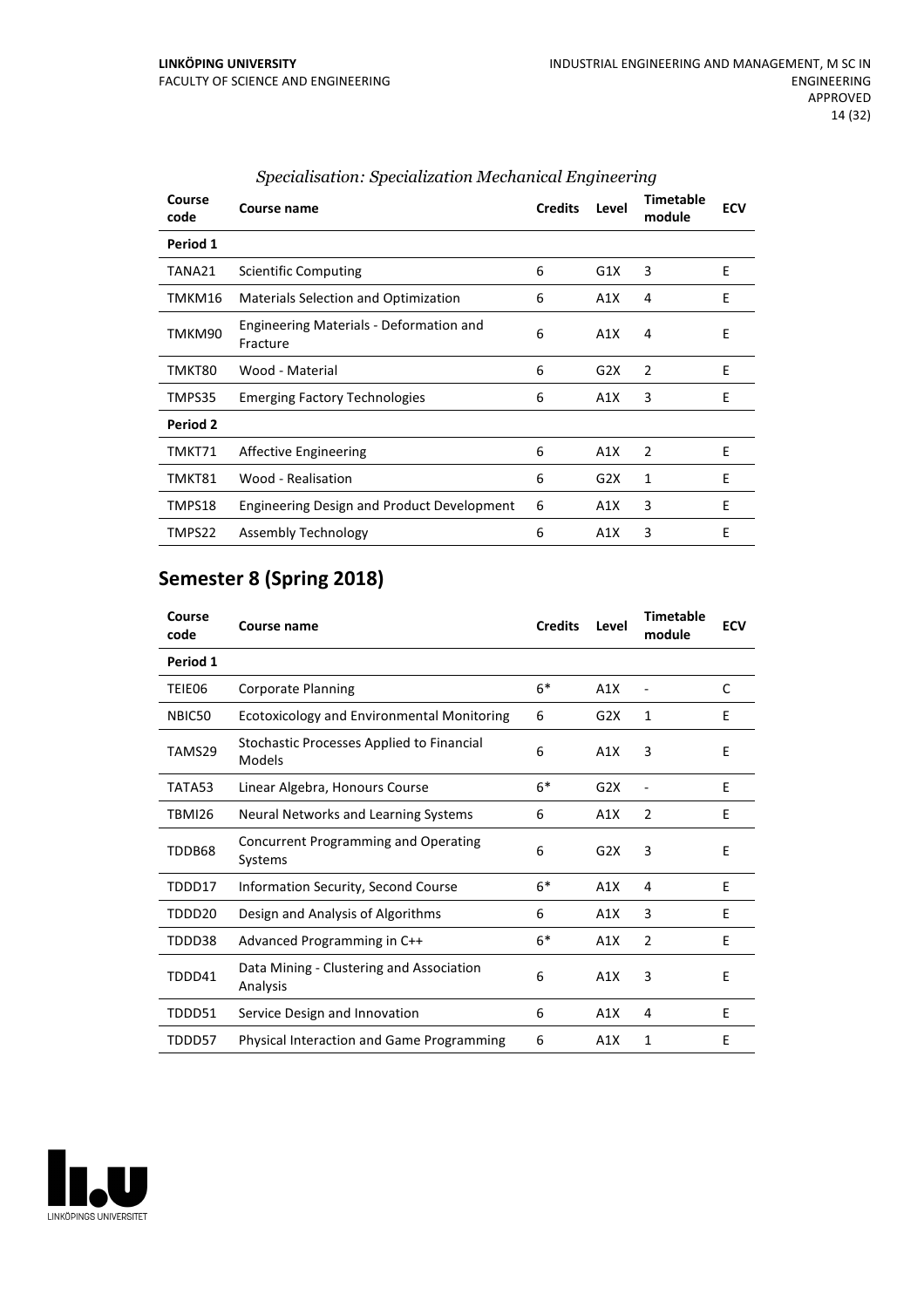| Course<br>code | Course name                                                                           | <b>Credits</b> | Level            | <b>Timetable</b><br>module | <b>ECV</b> |
|----------------|---------------------------------------------------------------------------------------|----------------|------------------|----------------------------|------------|
| TDDD75         | <b>Effect-Driven Development and Human-</b><br>Centered Design of Interactive Systems | 6              | G <sub>2</sub> X | 3                          | E          |
| TDDD97         | Web Programming                                                                       | 6              | G2X              | 3                          | E          |
| TDEI71         | Digitisation, Business Ecologies and Business<br>Models                               | 6              | A1X              | 4                          | E          |
| TDTS04         | <b>Computer Networks and Distributed Systems</b>                                      | 8              | G2X              | 2                          | E          |
| TEIE88         | Computer Law                                                                          | 4              | G1X              | $\mathbf{1}$               | Е          |
| TEIM09         | <b>International Business</b>                                                         | 6              | A1X              | 2                          | E          |
| TEIO13         | Leadership and Organizational Change                                                  | 6              | A1X              | 4                          | E          |
| TETS57         | Logistics Analysis                                                                    | 6              | A1X              | 2                          | E          |
| TFYA45         | <b>Biotechnology Project</b>                                                          | $6*$           | A1X              | $\blacksquare$             | E          |
| TFYA62         | Introduction to Biosensor Technology                                                  | 6              | G <sub>2</sub> X | 4                          | Е          |
| TFYA85         | Alternative Energy Sources and their<br>Applications                                  | 6              | G2X              | 4                          | E          |
| TGTU01         | <b>Technology and Ethics</b>                                                          | 6              | G1X              | 1                          | E          |
| TGTU91         | Oral and Written Communication                                                        | 6              | G1X              | $\overline{2}$             | E          |
| TKMJ10         | <b>Industrial Ecology</b>                                                             | 6              | A1X              | $\mathbf{1}$               | E          |
| TKMJ47         | <b>Environmental Systems Analysis</b>                                                 | $6*$           | A1X              | 2                          | E          |
| TMES17         | <b>Building Energy Systems</b>                                                        | 6              | A1X              | 3                          | E          |
| TMES43         | Analysis and Modelling of Industrial Energy<br>Systems                                | 6              | A1X              | 1                          | E          |
| TMKA04         | Wood - Innovation                                                                     | 6              | A1X              | 1                          | E          |
| TMKT48         | Design Optimization                                                                   | 6              | A1X              | 3                          | Ε          |
| TMMS21         | Mechatronics                                                                          | 6              | G2X              | 1                          | E          |
| TMPS42         | <b>Production System Automation</b>                                                   | 6              | A1X              | 1                          | E          |
| TMQU31         | <b>Statistical Quality Control</b>                                                    | 6              | A1X              | 2                          | Ε          |
| TPPE32         | <b>Financial Risk Management</b>                                                      | 6              | A1X              | 2                          | E          |
| TPPE78         | Quantitative Models and Analysis in<br><b>Operations Management</b>                   | 6              | A1X              | 1                          | E          |
| TSBB15         | <b>Computer Vision</b>                                                                | $12*$          | A1X              | $\mathbf{1}$               | E.         |
| TSBK07         | <b>Computer Graphics</b>                                                              | $6*$           | A1X              | 4                          | E          |
| TSBK08         | Data Compression                                                                      | 6              | A1X              | 2                          | E          |
| TSKS13         | <b>Wireless Communications</b>                                                        | 6              | A1X              | 4                          | E          |
| TSRT07         | <b>Industrial Control Systems</b>                                                     | 6              | A1X              | 2                          | E          |

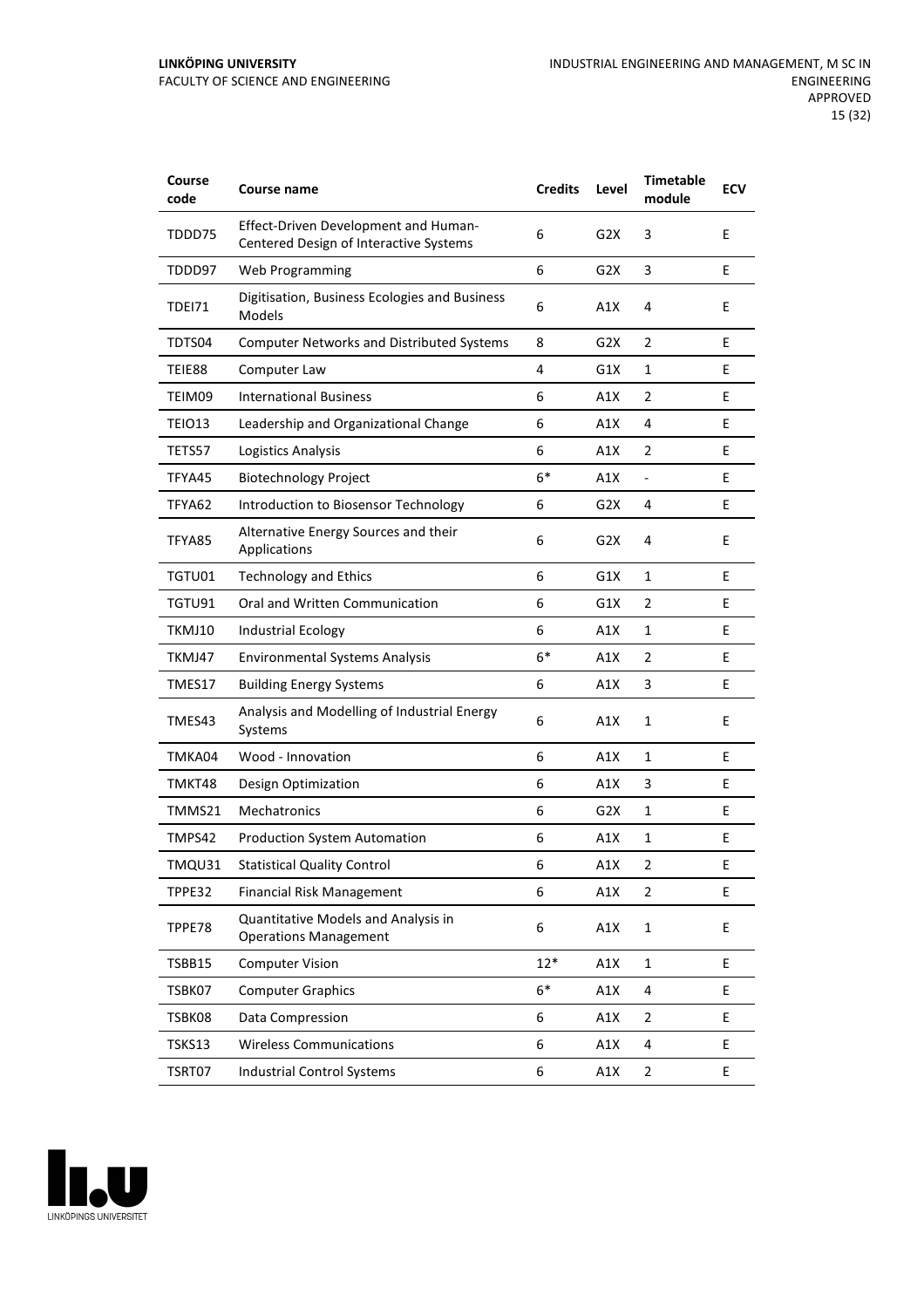#### **LINKÖPING UNIVERSITY** FACULTY OF SCIENCE AND ENGINEERING

| Course<br>code  | Course name                                                                       | <b>Credits</b> | Level | <b>Timetable</b><br>module   | <b>ECV</b> |
|-----------------|-----------------------------------------------------------------------------------|----------------|-------|------------------------------|------------|
| TSRT09          | Control Theory                                                                    | 6              | A1X   | 3                            | E          |
| TSTE08          | Analog and Discrete-Time Integrated Circuits                                      | 6              | A1X   | 3                            | E          |
| TVCB11          | <b>Cellbiological Methodology</b>                                                 | 6              | G2X   | 1/4                          | E          |
| <b>Period 2</b> |                                                                                   |                |       |                              |            |
| TEIE06          | <b>Corporate Planning</b>                                                         | $6*$           | A1X   |                              | C          |
| TATA53          | Linear Algebra, Honours Course                                                    | $6*$           | G2X   | $\overline{\phantom{a}}$     | E          |
| TDDC78          | Programming of Parallel Computers - Methods<br>and Tools                          | 6              | A1X   | 3                            | E          |
| TDDD05          | <b>Component Based Software</b>                                                   | 6              | A1X   | $\mathbf{1}$                 | E          |
| TDDD14          | Formal Languages and Automata Theory                                              | 6              | G2X   | 2                            | E          |
| TDDD17          | Information Security, Second Course                                               | $6*$           | A1X   | 4                            | E          |
| TDDD27          | <b>Advanced Web Programming</b>                                                   | 6              | A1X   | 3                            | E          |
| TDDD38          | Advanced Programming in C++                                                       | $6*$           | A1X   | $\qquad \qquad \blacksquare$ | E          |
| <b>TDEI21</b>   | Strategic Organisational Application of IT -<br>Workflow and Knowledge Management | 6              | A1X   | 4                            | E          |
| TDEI35          | <b>Strategy and Management Control</b>                                            | 6              | A1X   | 2                            | E          |
| TEAE13          | Civil and Commercial Law                                                          | 6              | G1X   | $\overline{2}$               | E          |
| TEIM07          | Industrial Market Research                                                        | 6              | A1X   | 2                            | E          |
| TEIO06          | Innovative Entrepreneurship                                                       | 6              | A1X   | $\overline{2}$               | E          |
| TEIO41          | <b>Corporate Social Responsibility</b>                                            | 6              | A1X   | 3                            | E          |
| TETS36          | Sustainable Logistics Systems                                                     | 6              | A1X   | 4                            | E          |
| TETS56          | Logistics and Quality in Health Care                                              | 6              | A1X   | 4                            | E          |
| TFYA45          | <b>Biotechnology Project</b>                                                      | $6*$           | A1X   | $\blacksquare$               | E          |
| TGTU76          | Philosophy of Science                                                             | 6              | G1X   | 4                            | E          |
| TKMJ47          | <b>Environmental Systems Analysis</b>                                             | $6*$           | A1X   | $\overline{2}$               | E          |
| TMES21          | <b>Industrial Energy Systems</b>                                                  | 6              | A1X   | 3                            | E          |
| TMHL61          | Damage Mechanics and Life Analysis                                                | 6              | A1X   | $\overline{2}$               | E          |
| TMKT57          | <b>Product Modelling</b>                                                          | 6              | A1X   | 3                            | E          |
| TMKT83          | Small Scale Renewable Energy Conversion                                           | 6              | A1X   | 4                            | E.         |
| TMME11          | Road Vehicle Dynamics                                                             | 6              | A1X   | $\mathbf{1}$                 | E          |
| TMPS27          | <b>Production Systems</b>                                                         | 6              | A1X   | 3                            | E          |
| TMQU04          | Six Sigma Quality                                                                 | 6              | A1X   | $\mathbf 2$                  | E          |
| TPPE33          | Portfolio Management                                                              | 6              | A1X   | $\overline{2}$               | E          |

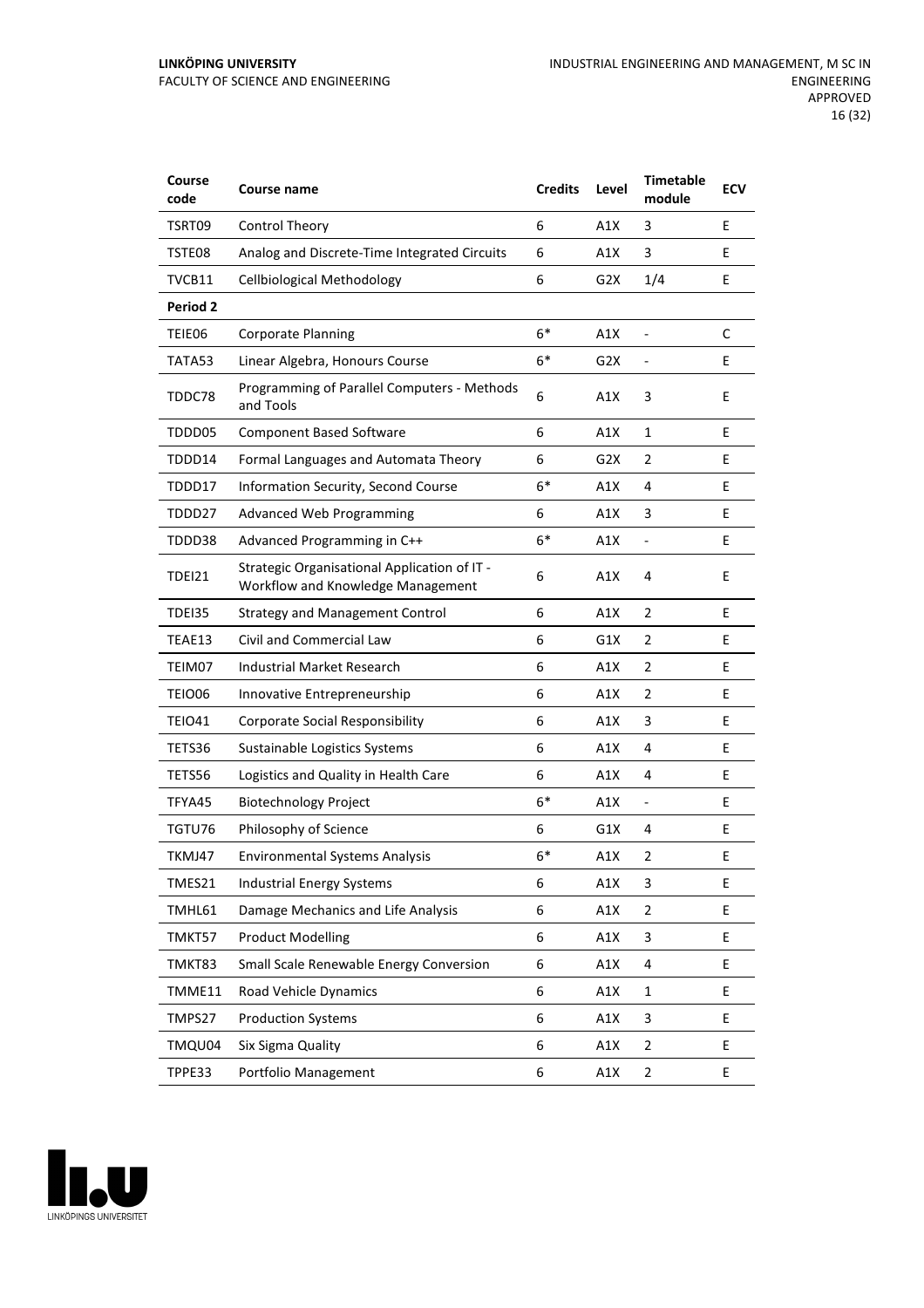#### **LINKÖPING UNIVERSITY** FACULTY OF SCIENCE AND ENGINEERING

| Course<br>code | Course name                                           | <b>Credits</b> | Level            | <b>Timetable</b><br>module | <b>ECV</b> |
|----------------|-------------------------------------------------------|----------------|------------------|----------------------------|------------|
| TPPE74         | Design and Development of Manufacturing<br>Operations | 6              | A1X              | 4                          | Е          |
| TSBB15         | <b>Computer Vision</b>                                | $12*$          | A1X              | 3                          | E          |
| TSBK02         | Image and Audio Coding                                | 6              | A1X              | 4                          | E          |
| TSBK07         | <b>Computer Graphics</b>                              | $6*$           | A1X              | 1                          | E          |
| TSFS06         | Diagnosis and Supervision                             | 6              | A1X              | 1                          | E          |
| TSKS14         | <b>Multiple Antenna Communications</b>                | 6              | A1X              | $\overline{2}$             | E          |
| TSRT14         | <b>Sensor Fusion</b>                                  | 6              | A1X              | $\overline{2}$             | E          |
| TSTE06         | Digital Filters                                       | 6              | A <sub>1</sub> X | 3                          | E          |

# *Specialisation: Master Profile Automatic Control*

| Course<br>code | Course name                | <b>Credits</b> | Level | <b>Timetable</b><br>module | <b>ECV</b> |
|----------------|----------------------------|----------------|-------|----------------------------|------------|
| Period 1       |                            |                |       |                            |            |
| TSRT07         | Industrial Control Systems | 6              | A1X   | 2                          | E          |
| TSRT09         | <b>Control Theory</b>      | 6              | A1X   | 3                          | E          |
| Period 2       |                            |                |       |                            |            |
| TSFS06         | Diagnosis and Supervision  | 6              | A1X   | -1                         | F          |
| TSRT14         | <b>Sensor Fusion</b>       | 6              | A1X   | $\overline{2}$             | F          |

# *Specialisation: Master Profile Computer Science and Engineering*

| Course<br>code  | Course name                     | <b>Credits</b> | Level | Timetable<br>module | <b>ECV</b> |
|-----------------|---------------------------------|----------------|-------|---------------------|------------|
| <b>Period 2</b> |                                 |                |       |                     |            |
| TDDD05          | <b>Component Based Software</b> | <sub>6</sub>   | A1X   |                     |            |

# *Specialisation: Master Profile Economic Information Systems*

| Course<br>code | Course name                                                                       | <b>Credits</b> | Level | Timetable<br>module | <b>ECV</b> |
|----------------|-----------------------------------------------------------------------------------|----------------|-------|---------------------|------------|
| Period 1       |                                                                                   |                |       |                     |            |
| <b>TDEI71</b>  | Digitisation, Business Ecologies and Business<br>Models                           | 6              | A1X   | 4                   | Е          |
| Period 2       |                                                                                   |                |       |                     |            |
| <b>TDEI21</b>  | Strategic Organisational Application of IT -<br>Workflow and Knowledge Management | 6              | A1X   | 4                   | Е          |
| TDEI35         | <b>Strategy and Management Control</b>                                            | 6              | A1X   | -2                  | F          |

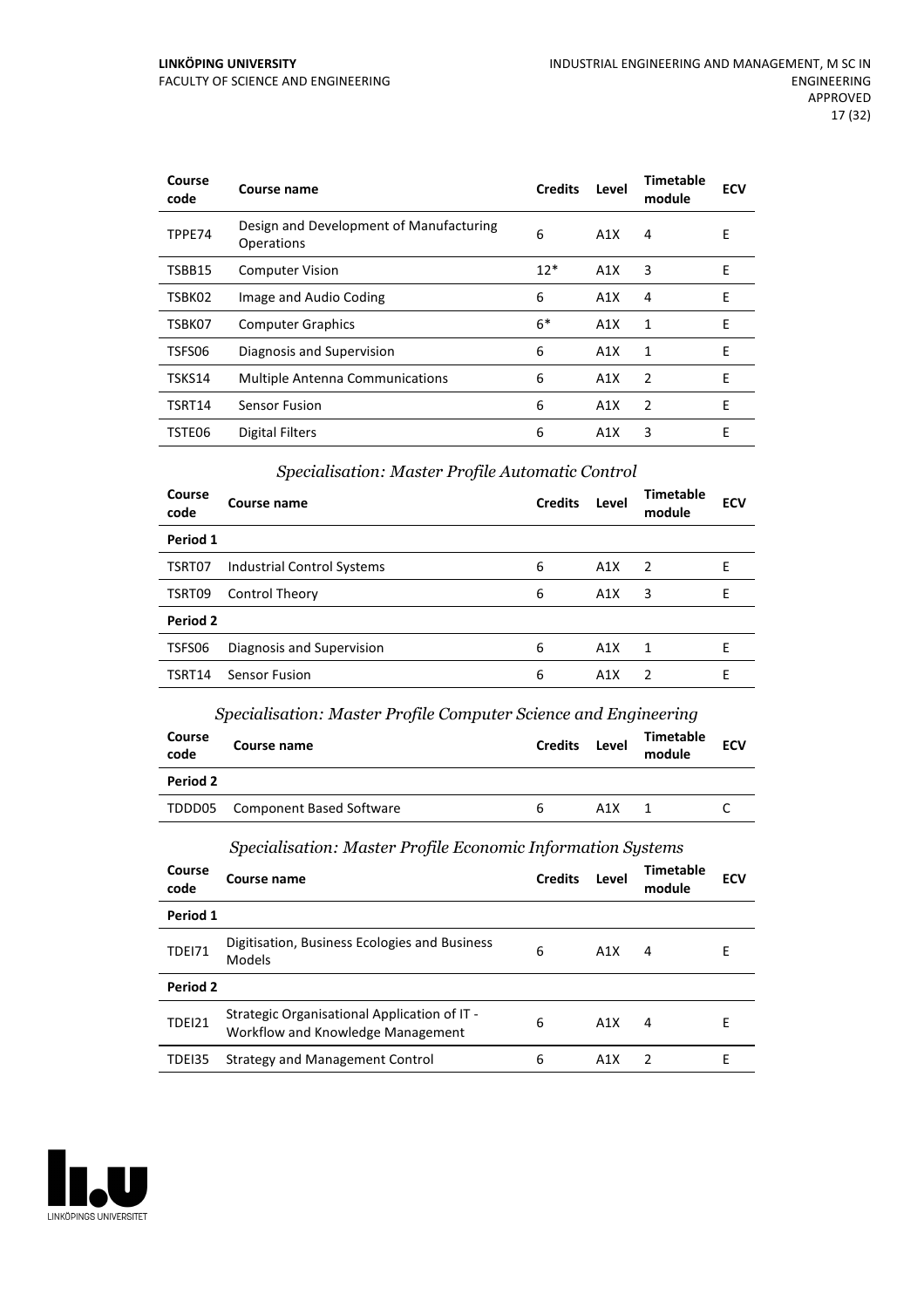| Course<br>code | Course name                                            | <b>Credits</b> | Level | Timetable<br>module | <b>ECV</b> |
|----------------|--------------------------------------------------------|----------------|-------|---------------------|------------|
| Period 1       |                                                        |                |       |                     |            |
| TMES17         | <b>Building Energy Systems</b>                         | 6              | A1X   | 3                   | E          |
| TMES43         | Analysis and Modelling of Industrial Energy<br>Systems | 6              | A1X   | 1                   | E          |
| Period 2       |                                                        |                |       |                     |            |
| TMES21         | <b>Industrial Energy Systems</b>                       | 6              | A1X   | 3                   | F          |
| TMKT83         | Small Scale Renewable Energy Conversion                | 6              | A1X   | 4                   | F          |

# *Specialisation: Master Profile Energy Engineering*

# *Specialisation: Master Profile Finance*

| Course<br>code | Course name                      | <b>Credits</b> | Level | <b>Timetable</b><br>module | <b>ECV</b> |
|----------------|----------------------------------|----------------|-------|----------------------------|------------|
| Period 1       |                                  |                |       |                            |            |
|                | TPPE32 Financial Risk Management | 6              | A1X   | $\overline{z}$             |            |
| Period 2       |                                  |                |       |                            |            |
|                | TPPE33 Portfolio Management      | 6              | A1X   |                            | ۲          |

#### *Specialisation: Master Profile Industrial Marketing*

| Course<br>code | Course name                   | <b>Credits</b> | Level | <b>Timetable</b><br>module | <b>ECV</b> |
|----------------|-------------------------------|----------------|-------|----------------------------|------------|
| Period 1       |                               |                |       |                            |            |
| TEIM09         | <b>International Business</b> | 6              | A1X   | $\overline{2}$             | C/E        |
| Period 2       |                               |                |       |                            |            |
| TEIM07         | Industrial Market Research    | 6              | A1X   |                            |            |
|                |                               |                |       |                            |            |

# *Specialisation: Master Profile Logistics Management*

| Course<br>code | Course name                          | <b>Credits</b> | Level | Timetable<br>module | <b>ECV</b> |
|----------------|--------------------------------------|----------------|-------|---------------------|------------|
| Period 1       |                                      |                |       |                     |            |
| TETS57         | Logistics Analysis                   | 6              | A1X   | $\overline{z}$      | C/E        |
| Period 2       |                                      |                |       |                     |            |
| TETS36         | Sustainable Logistics Systems        | 6              | A1X   | 4                   |            |
| TETS56         | Logistics and Quality in Health Care | 6              | A1X   | 4                   | F          |

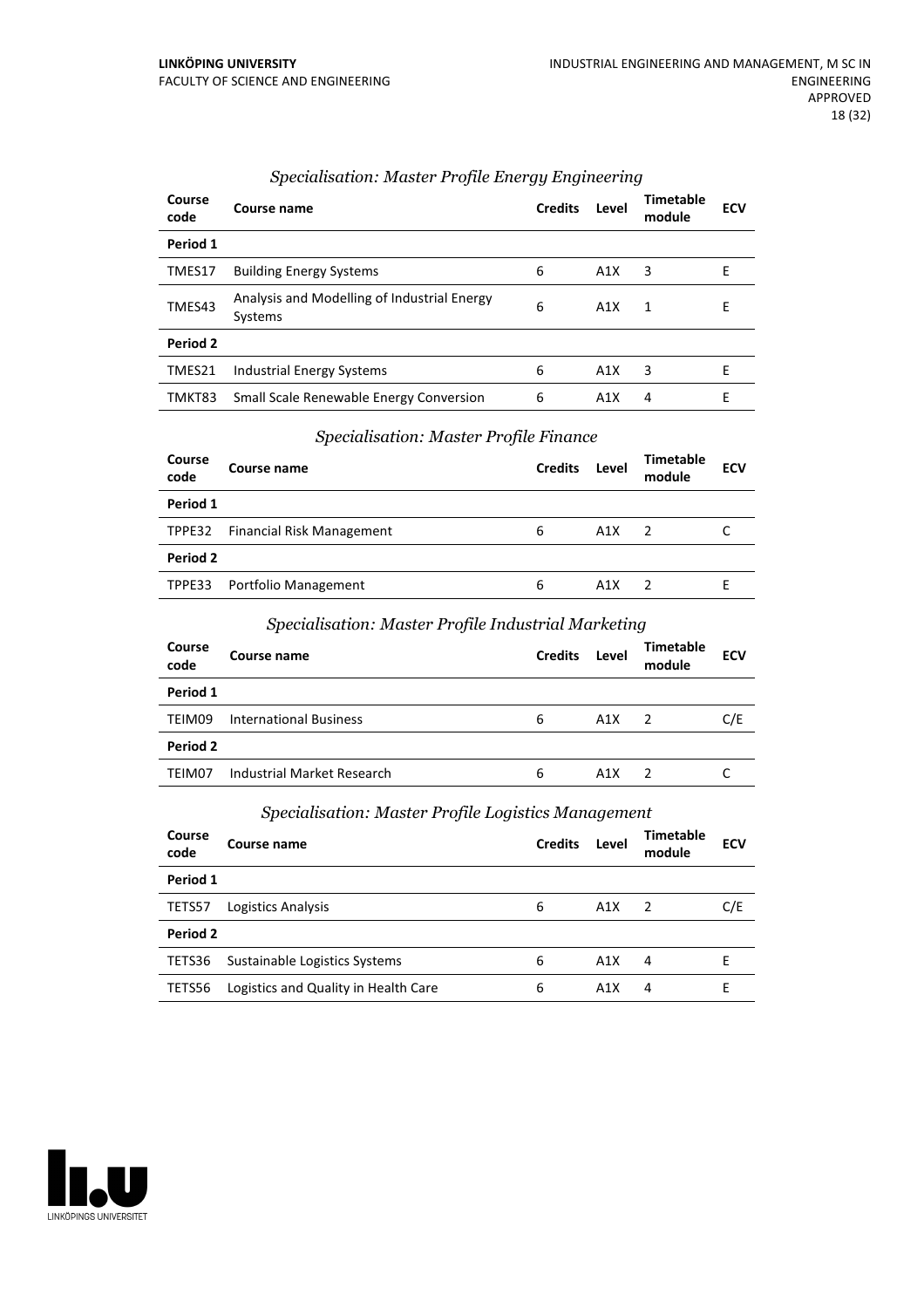| Course<br>code | Course name                         | <b>Credits</b> | Level            | <b>Timetable</b><br>module | <b>ECV</b> |
|----------------|-------------------------------------|----------------|------------------|----------------------------|------------|
| Period 1       |                                     |                |                  |                            |            |
| TMPS42         | <b>Production System Automation</b> | 6              | A1X              | $\overline{1}$             |            |
| Period 2       |                                     |                |                  |                            |            |
| TMPS27         | <b>Production Systems</b>           | 6              | A <sub>1</sub> X | 3                          |            |

#### *Specialisation: Master Profile Manufacturing*

#### *Specialisation: Master Profile Manufacturing Management*

| Course<br>code | Course name                                                  | <b>Credits</b> | Level | <b>Timetable</b><br>module | <b>ECV</b> |
|----------------|--------------------------------------------------------------|----------------|-------|----------------------------|------------|
| Period 1       |                                                              |                |       |                            |            |
| TPPE78         | Quantitative Models and Analysis in Operations<br>Management | 6              | A1X   | $\overline{1}$             | F          |
| Period 2       |                                                              |                |       |                            |            |
| TPPE74         | Design and Development of Manufacturing<br><b>Operations</b> | 6              | A1X   | 4                          | F          |

#### *Specialisation: Master Profile Product Development*

| Course<br>code | Course name              | <b>Credits</b> | Level | <b>Timetable</b><br>module | <b>ECV</b> |
|----------------|--------------------------|----------------|-------|----------------------------|------------|
| Period 1       |                          |                |       |                            |            |
| TMKT48         | Design Optimization      | 6              | A1X   | 3                          |            |
| Period 2       |                          |                |       |                            |            |
| TMKT57         | <b>Product Modelling</b> | 6              | A1X   | 3                          |            |
|                |                          |                |       |                            |            |

# *Specialisation: Master Profile Project, Innovation and Entrepreneurship*

| Course<br>code | Course name                          | <b>Credits</b> | Level | Timetable<br>module      | <b>ECV</b> |
|----------------|--------------------------------------|----------------|-------|--------------------------|------------|
| Period 1       |                                      |                |       |                          |            |
| TEIO13         | Leadership and Organizational Change | 6              | A1X   | 4                        | F          |
| Period 2       |                                      |                |       |                          |            |
| TEIO06         | Innovative Entrepreneurship          | 6              | A1X   | $\overline{\phantom{a}}$ | F          |
| <b>TEIO41</b>  | Corporate Social Responsibility      | 6              | A1X   | 3                        |            |

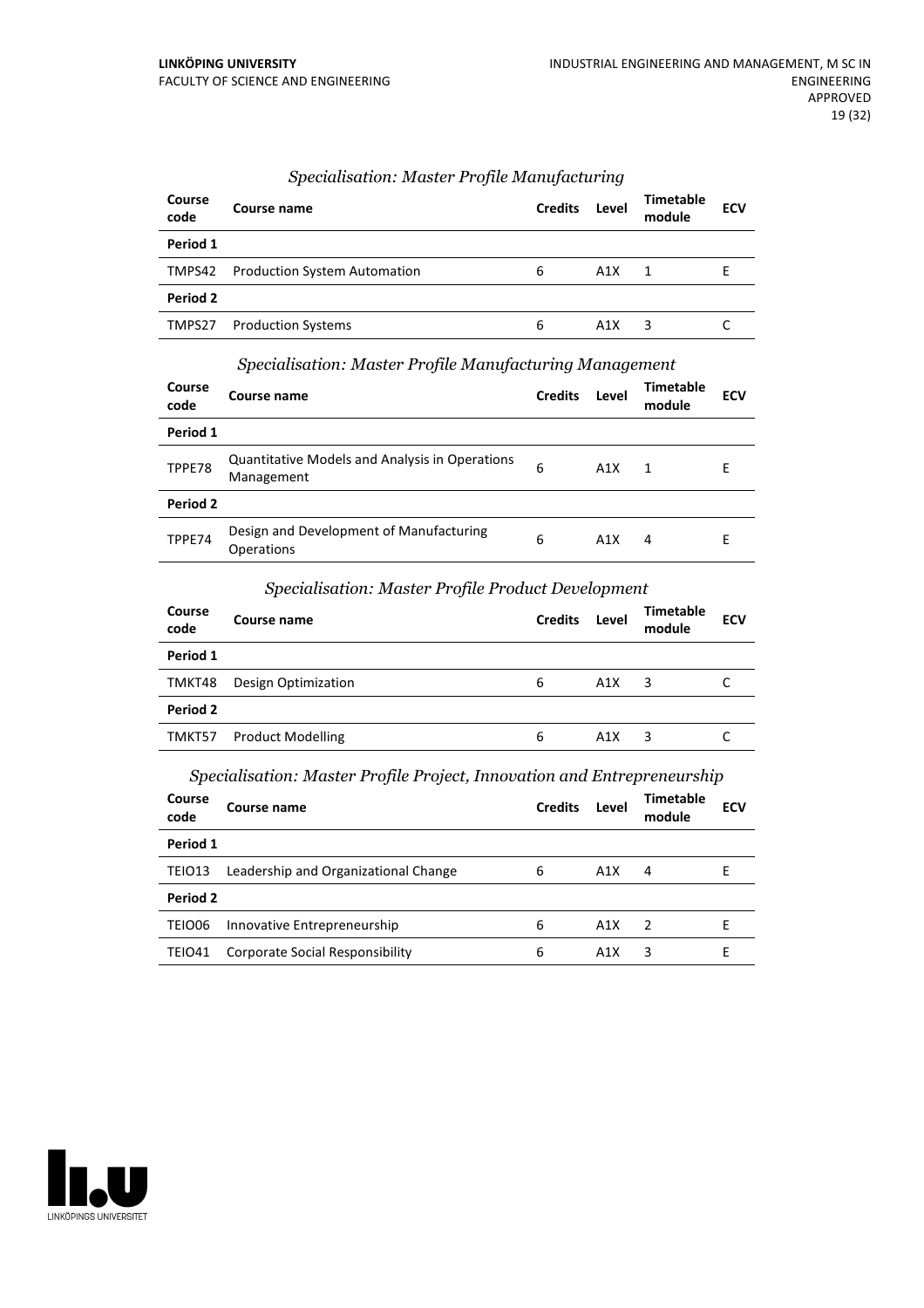| Course<br>code | Course name                                           | <b>Credits</b> | Level | Timetable<br>module | <b>ECV</b> |
|----------------|-------------------------------------------------------|----------------|-------|---------------------|------------|
| Period 1       |                                                       |                |       |                     |            |
| TEIO13         | Leadership and Organizational Change                  | 6              | A1X   | 4                   | Е          |
| TMQU31         | <b>Statistical Quality Control</b>                    | 6              | A1X   | 2                   | E          |
| Period 2       |                                                       |                |       |                     |            |
| TDEI35         | Strategy and Management Control                       | 6              | A1X   | $\mathcal{P}$       | F          |
| TETS56         | Logistics and Quality in Health Care                  | 6              | A1X   | 4                   | E          |
| TMQU04         | Six Sigma Quality                                     | 6              | A1X   | 2                   | E          |
| TPPE74         | Design and Development of Manufacturing<br>Operations | 6              | A1X   | 4                   | E          |

# *Specialisation: Master Profile Quality Technology and Management*

# *Specialisation: Master Profile Signal and Image Processing*

| Course<br>code | Course name                          | <b>Credits</b> | Level | Timetable<br>module | <b>ECV</b> |
|----------------|--------------------------------------|----------------|-------|---------------------|------------|
| Period 1       |                                      |                |       |                     |            |
| TBMI26         | Neural Networks and Learning Systems | 6              | A1X   | - 2                 | Ε          |
| TSBB15         | <b>Computer Vision</b>               | $12*$          | A1X   | 1                   | E          |
| TSBK07         | <b>Computer Graphics</b>             | $6*$           | A1X   | 4                   | E          |
| Period 2       |                                      |                |       |                     |            |
| TSBB15         | <b>Computer Vision</b>               | $12*$          | A1X   | 3                   | E          |
| TSBK02         | Image and Audio Coding               | 6              | A1X   | 4                   | F          |
| TSBK07         | <b>Computer Graphics</b>             | $6*$           | A1X   | 1                   | E          |

# *Specialisation: Master Profile Strategic Management and Control*

| Course<br>code | Course name                                                                       | <b>Credits</b> | Level | Timetable<br>module | <b>ECV</b> |
|----------------|-----------------------------------------------------------------------------------|----------------|-------|---------------------|------------|
| Period 1       |                                                                                   |                |       |                     |            |
| TEIM09         | <b>International Business</b>                                                     | 6              | A1X   | $\overline{2}$      | Е          |
| TEIO13         | Leadership and Organizational Change                                              | 6              | A1X   | 4                   | F          |
| Period 2       |                                                                                   |                |       |                     |            |
| <b>TDEI21</b>  | Strategic Organisational Application of IT -<br>Workflow and Knowledge Management | 6              | A1X   | 4                   | F          |
| TEIM07         | Industrial Market Research                                                        | 6              | A1X   | $\overline{2}$      | F          |
| TETS36         | Sustainable Logistics Systems                                                     | 6              | A1X   | 4                   | F          |
|                |                                                                                   |                |       |                     |            |

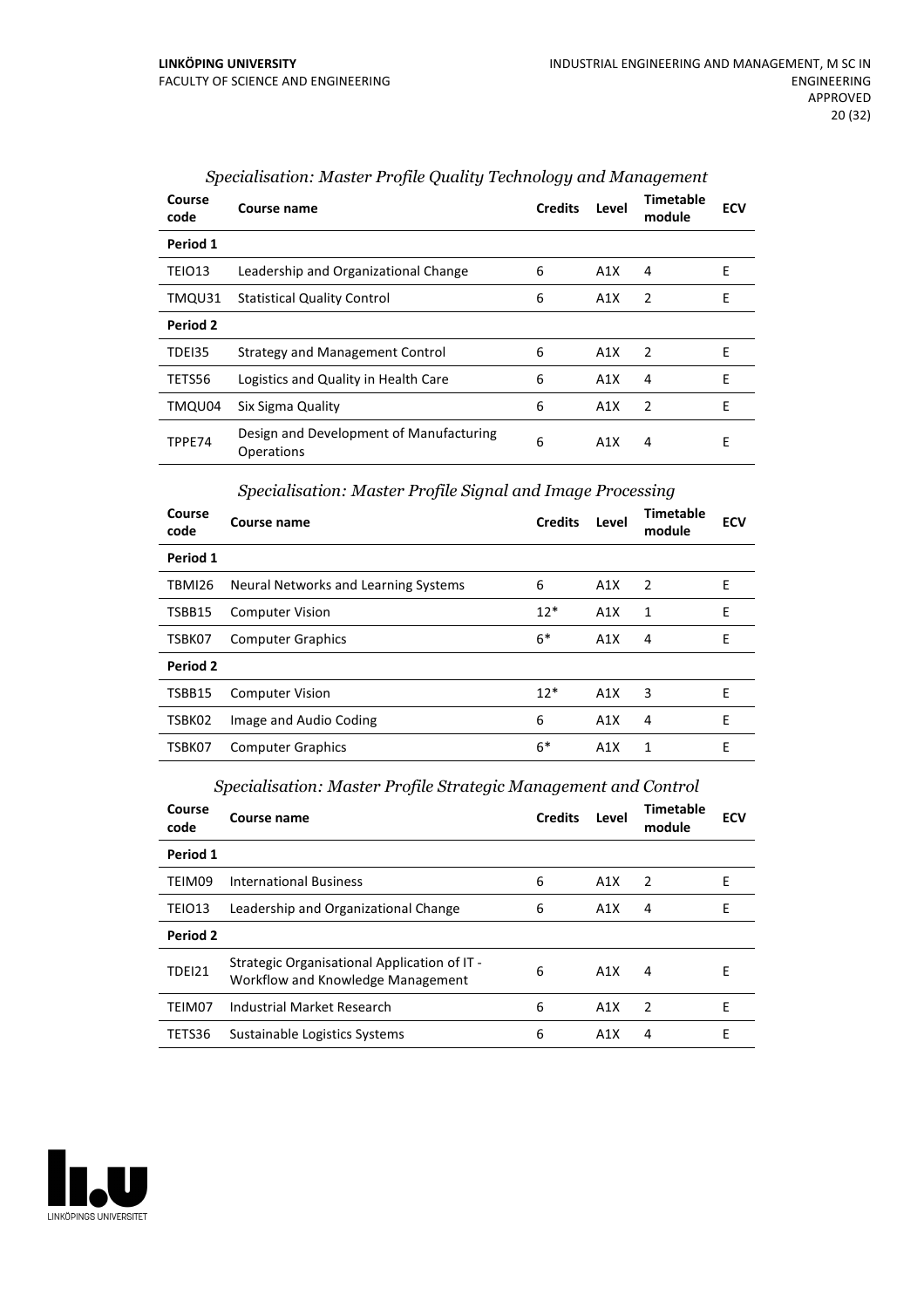| Course<br>code | Course name                            | <b>Credits</b> | Level | <b>Timetable</b><br>module | <b>ECV</b> |
|----------------|----------------------------------------|----------------|-------|----------------------------|------------|
| Period 1       |                                        |                |       |                            |            |
| TSBK08         | Data Compression                       | 6              | A1X   | 2                          | F          |
| TSKS13         | <b>Wireless Communications</b>         | 6              | A1X   | 4                          | F          |
| Period 2       |                                        |                |       |                            |            |
| TSBK02         | Image and Audio Coding                 | 6              | A1X   | 4                          | F          |
| TSKS14         | <b>Multiple Antenna Communications</b> | 6              | A1X   | $\mathcal{P}$              | F          |

# *Specialisation: Master Profile Telecommunication*

# *Specialisation: Master Profile Wood Technology*

| Course<br>code | Course name               | <b>Credits</b> | Level | Timetable<br>module | <b>ECV</b> |
|----------------|---------------------------|----------------|-------|---------------------|------------|
| Period 1       |                           |                |       |                     |            |
| TMKA04         | Wood - Innovation         | 6              | A1X   | -1                  |            |
| Period 2       |                           |                |       |                     |            |
| TMKT57         | <b>Product Modelling</b>  | 6              | A1X   | 3                   |            |
| TMPS27         | <b>Production Systems</b> | 6              | A1X   | 3                   | F          |

# *Specialisation: Specialization Biotechnical Engineering*

| Course<br>code | <b>Course name</b>                                   | <b>Credits</b> | Level | Timetable<br>module      | <b>ECV</b> |
|----------------|------------------------------------------------------|----------------|-------|--------------------------|------------|
| Period 1       |                                                      |                |       |                          |            |
| NBIC50         | <b>Ecotoxicology and Environmental Monitoring</b>    | 6              | G2X   | 1                        | E          |
| TFYA45         | <b>Biotechnology Project</b>                         | $6*$           | A1X   | $\overline{\phantom{a}}$ | E          |
| TFYA85         | Alternative Energy Sources and their<br>Applications | 6              | G2X   | 4                        | E          |
| TKMJ47         | <b>Environmental Systems Analysis</b>                | $6*$           | A1X   | 2                        | E          |
| Period 2       |                                                      |                |       |                          |            |
| TFYA45         | <b>Biotechnology Project</b>                         | $6*$           | A1X   | $\blacksquare$           | E          |
| TKMJ47         | <b>Environmental Systems Analysis</b>                | $6*$           | A1X   | 2                        | E          |

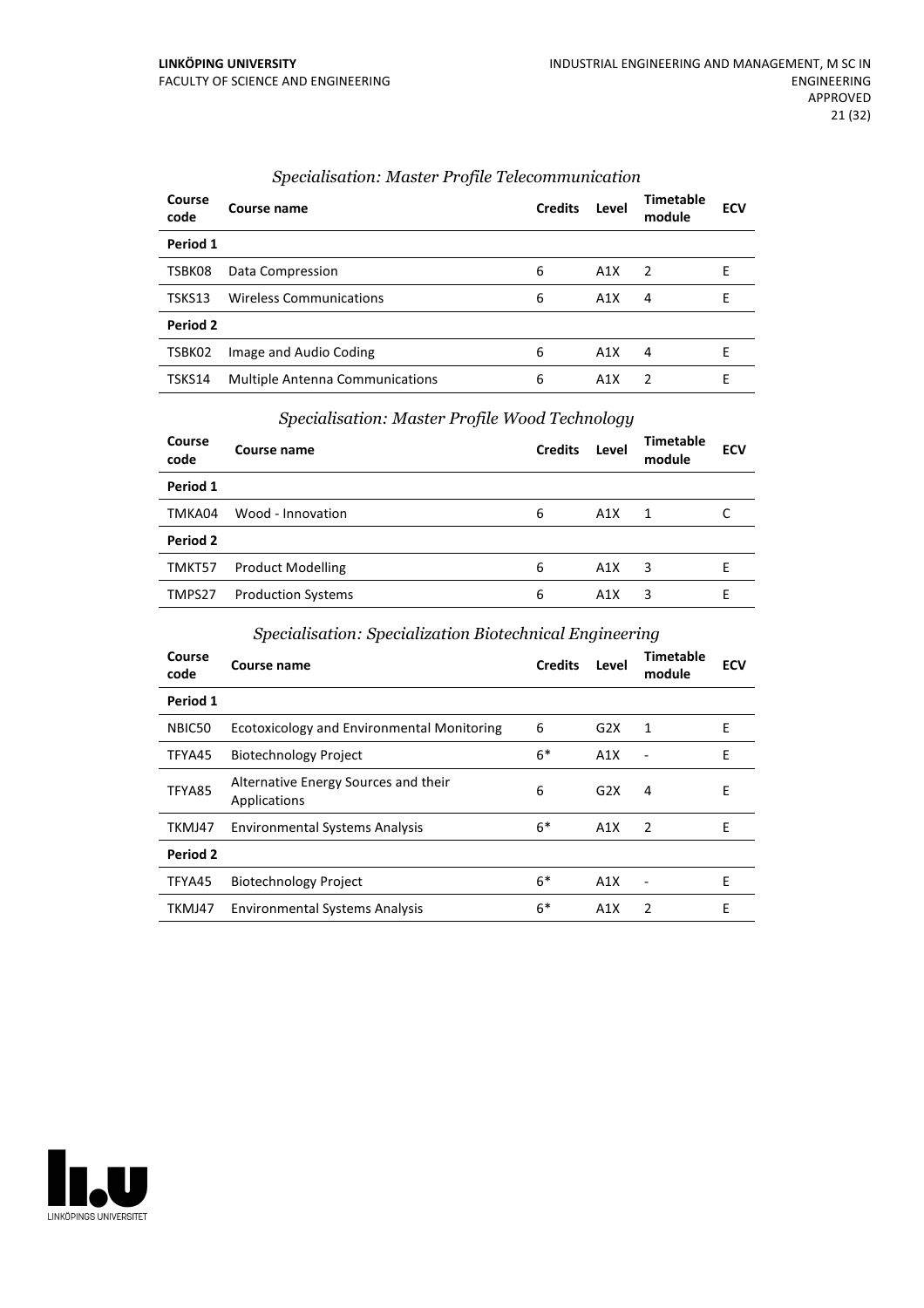| Course<br>code | Course name                                                                           | <b>Credits</b> | Level | <b>Timetable</b><br>module | <b>ECV</b> |
|----------------|---------------------------------------------------------------------------------------|----------------|-------|----------------------------|------------|
| Period 1       |                                                                                       |                |       |                            |            |
| TDDB68         | <b>Concurrent Programming and Operating</b><br>Systems                                | 6              | G2X   | 3                          | E          |
| TDDD17         | Information Security, Second Course                                                   | $6*$           | A1X   | 4                          | E          |
| TDDD20         | Design and Analysis of Algorithms                                                     | 6              | A1X   | 3                          | E          |
| TDDD38         | Advanced Programming in C++                                                           | $6*$           | A1X   | $\overline{2}$             | E          |
| TDDD41         | Data Mining - Clustering and Association<br>Analysis                                  | 6              | A1X   | 3                          | E          |
| TDDD75         | <b>Effect-Driven Development and Human-</b><br>Centered Design of Interactive Systems | 6              | G2X   | 3                          | E          |
| TDTS04         | <b>Computer Networks and Distributed Systems</b>                                      | 8              | G2X   | $\mathcal{P}$              | F          |
| Period 2       |                                                                                       |                |       |                            |            |
| TDDD05         | <b>Component Based Software</b>                                                       | 6              | A1X   | 1                          | E          |
| TDDD14         | Formal Languages and Automata Theory                                                  | 6              | G2X   | $\overline{2}$             | Е          |
| TDDD17         | Information Security, Second Course                                                   | $6*$           | A1X   | 4                          | E          |
| TDDD27         | <b>Advanced Web Programming</b>                                                       | 6              | A1X   | 3                          | E          |
| TDDD38         | Advanced Programming in C++                                                           | $6*$           | A1X   |                            | E          |

# *Specialisation: Specialization Computer Science and Engineering*

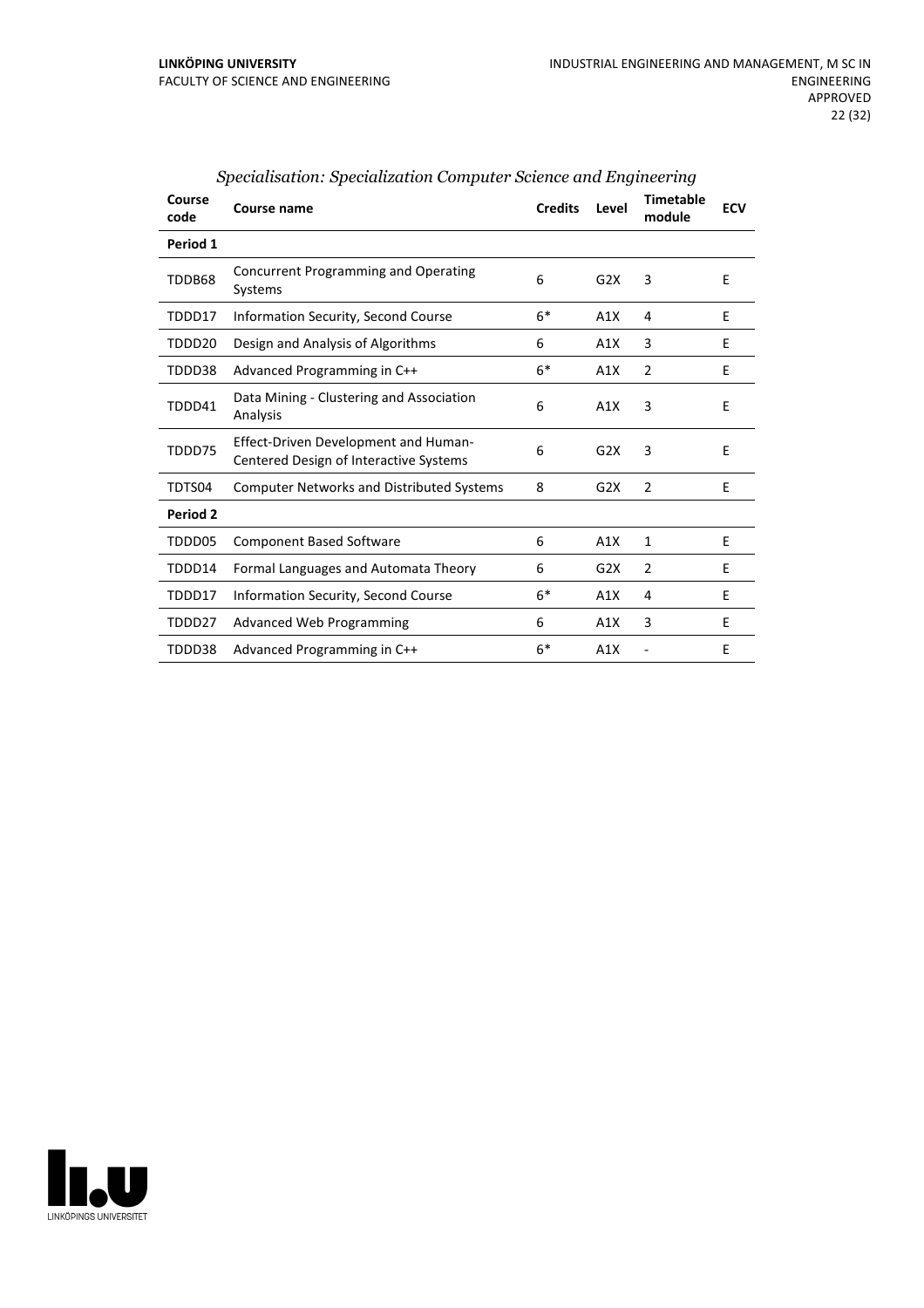| Course<br>code | <b>Course name</b>                     | <b>Credits</b> | Level | <b>Timetable</b><br>module | <b>ECV</b> |
|----------------|----------------------------------------|----------------|-------|----------------------------|------------|
| Period 1       |                                        |                |       |                            |            |
| <b>TBMI26</b>  | Neural Networks and Learning Systems   | 6              | A1X   | 2                          | E          |
| TSBB15         | <b>Computer Vision</b>                 | $12*$          | A1X   | 1                          | E          |
| TSBK07         | <b>Computer Graphics</b>               | $6*$           | A1X   | 4                          | E          |
| TSBK08         | Data Compression                       | 6              | A1X   | $\overline{2}$             | E          |
| TSKS13         | <b>Wireless Communications</b>         | 6              | A1X   | 4                          | E          |
| TSRT07         | Industrial Control Systems             | 6              | A1X   | $\overline{2}$             | E          |
| TSRT09         | Control Theory                         | 6              | A1X   | 3                          | E          |
| Period 2       |                                        |                |       |                            |            |
| <b>TSBB15</b>  | <b>Computer Vision</b>                 | $12*$          | A1X   | 3                          | E          |
| TSBK02         | Image and Audio Coding                 | 6              | A1X   | 4                          | E          |
| TSBK07         | <b>Computer Graphics</b>               | $6*$           | A1X   | 1                          | E          |
| TSFS06         | Diagnosis and Supervision              | 6              | A1X   | $\mathbf{1}$               | E          |
| TSKS14         | <b>Multiple Antenna Communications</b> | 6              | A1X   | $\overline{2}$             | E          |
| TSRT14         | <b>Sensor Fusion</b>                   | 6              | A1X   | $\overline{2}$             | E          |
| TSTE06         | <b>Digital Filters</b>                 | 6              | A1X   | 3                          | E          |

# *Specialisation: Specialization Electrical Engineering*

# *Specialisation: Specialization Energy Engineering*

| Course<br>code | Course name                                            | <b>Credits</b> | Level | <b>Timetable</b><br>module | <b>ECV</b> |
|----------------|--------------------------------------------------------|----------------|-------|----------------------------|------------|
| Period 1       |                                                        |                |       |                            |            |
| TKMJ10         | <b>Industrial Ecology</b>                              | 6              | A1X   | 1                          | Е          |
| TMES17         | <b>Building Energy Systems</b>                         | 6              | A1X   | 3                          | Е          |
| TMES43         | Analysis and Modelling of Industrial Energy<br>Systems | 6              | A1X   | 1                          | Е          |
| Period 2       |                                                        |                |       |                            |            |
| TMES21         | Industrial Energy Systems                              | 6              | A1X   | 3                          | Е          |
| TMKT83         | <b>Small Scale Renewable Energy Conversion</b>         | 6              | A1X   | 4                          | Е          |

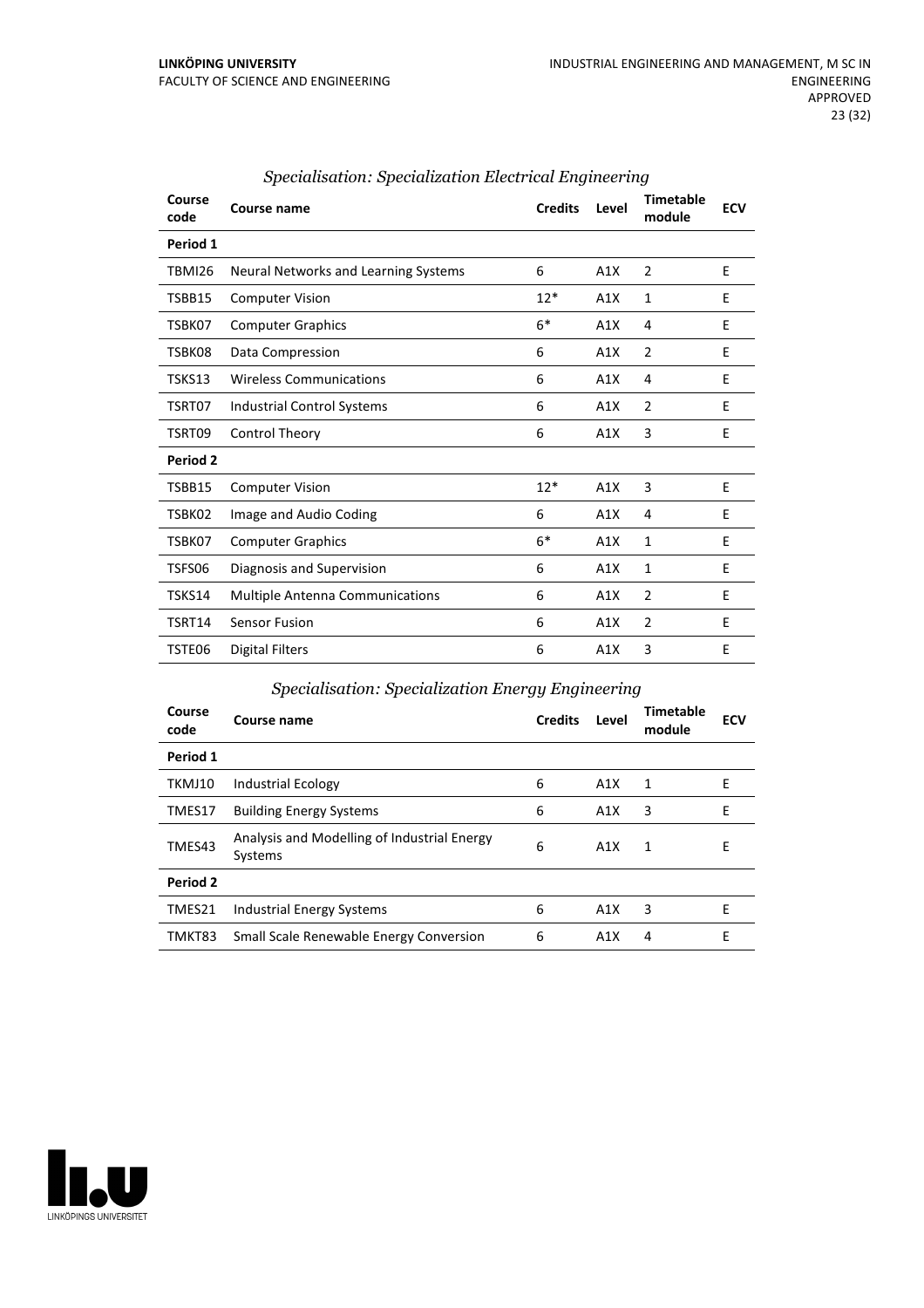| Course<br>code | Course name                         | <b>Credits</b> | Level | <b>Timetable</b><br>module | <b>ECV</b> |
|----------------|-------------------------------------|----------------|-------|----------------------------|------------|
| Period 1       |                                     |                |       |                            |            |
| TMKA04         | Wood - Innovation                   | 6              | A1X   | 1                          | E          |
| TMKT48         | Design Optimization                 | 6              | A1X   | 3                          | E          |
| TMMS21         | Mechatronics                        | 6              | G2X   | 1                          | E          |
| TMPS42         | <b>Production System Automation</b> | 6              | A1X   | 1                          | E          |
| Period 2       |                                     |                |       |                            |            |
| TMHL61         | Damage Mechanics and Life Analysis  | 6              | A1X   | 2                          | E          |
| TMKT57         | <b>Product Modelling</b>            | 6              | A1X   | 3                          | E          |
| TMME11         | Road Vehicle Dynamics               | 6              | A1X   | 1                          | E          |
| TMPS27         | <b>Production Systems</b>           | 6              | A1X   | 3                          | E          |

# *Specialisation: Specialization Mechanical Engineering*

# **Semester 9 (Autumn 2018)**

| Course<br>code | Course name                                                                     | <b>Credits</b> | Level | <b>Timetable</b><br>module | <b>ECV</b> |
|----------------|---------------------------------------------------------------------------------|----------------|-------|----------------------------|------------|
| Period 1       |                                                                                 |                |       |                            |            |
| TAMS39         | <b>Multivariate Statistical Methods</b>                                         | 6              | A1X   | 4                          | E          |
| TAMS46         | Probability Theory, Second Course                                               | 6              | A1X   | 3                          | E          |
| TATM38         | <b>Mathematical Models in Biology</b>                                           | 6              | A1X   | 3                          | E          |
| TDDB84         | Design Patterns                                                                 | 6              | A1X   | 4                          | E          |
| TDDC34         | Technical, Economic and Societal Evaluation of<br>IT-products                   | 6              | A1X   | 3                          | E          |
| TDDD04         | <b>Software Testing</b>                                                         | 6              | A1X   | 2                          | E          |
| <b>TDE172</b>  | Strategy and Digitisation - Technology,<br><b>Standards and Network Effects</b> | 6              | A1X   | 4                          | E          |
| TEAE12         | <b>Strategic Analysis and Methods for Strategic</b><br>Change                   | $12*$          | A1X   | $\overline{2}$             | E          |
| TEIM04         | Industrial Market and Technology Strategies                                     | $12*$          | A1X   | $\overline{2}$             | E          |
| <b>TEIO89</b>  | Innovation and Entrepreneurship - Project<br>Course                             | $12*$          | A1X   | 4                          | E          |
| TETS38         | Logistics Project                                                               | $12*$          | A1X   | 4                          | E          |
| TKMJ31         | <b>Biofuels for Transportation</b>                                              | 6              | A1X   | 1                          | E          |
| TMME40         | <b>Vibration Analysis of Structures</b>                                         | 6              | A1X   | 3                          | E          |
| TMMS11         | <b>Models of Mechanics</b>                                                      | $6*$           | A1X   | 3                          | Е          |

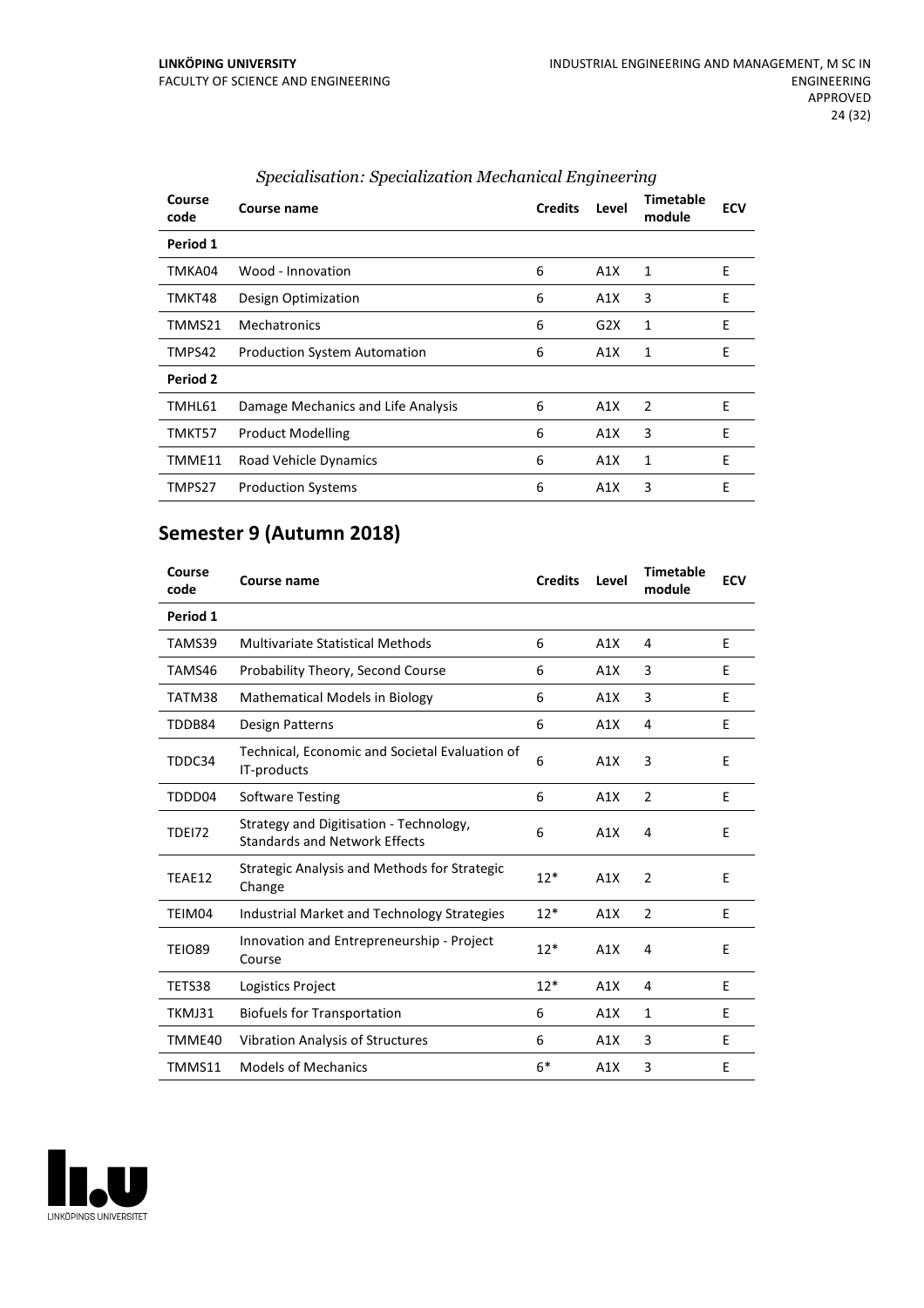| Course<br>code  | Course name                                                             | <b>Credits</b> | Level | <b>Timetable</b><br>module | <b>ECV</b> |
|-----------------|-------------------------------------------------------------------------|----------------|-------|----------------------------|------------|
| TMMV01          | Aerodynamics                                                            | 6              | A1X   | 2                          | E          |
| TMMV12          | <b>Gas Turbine Engines</b>                                              | 6              | A1X   | 4                          | E          |
| TMPE01          | Project Course Advanced - Energy Engineering                            | $12*$          | A1X   | -                          | E          |
| TMPM05          | Project Course Advanced - Design Engineering<br>and Product Development | $12*$          | A1X   |                            | E          |
| TMPM08          | Project Course Advanced - Manufacturing<br>Engineering                  | $12*$          | A1X   |                            | E          |
| TMQU13          | <b>Customer Focused Product and Service</b><br>Development              | 6              | A1X   | 4                          | E          |
| TMQU27          | <b>Quality Management - Project Course</b>                              | 12*            | A1X   | $\overline{2}$             | E          |
| TPPE53          | <b>Financial Valuation Methodology</b>                                  | 6              | A1X   | 2                          | E          |
| TPPE66          | <b>Investment Valuation</b>                                             | $6*$           | A1X   | 4                          | E          |
| TPPE73          | <b>Operations Management - Project Course</b>                           | $12*$          | A1X   | 4                          | E          |
| TPPE99          | Simulation in Production and Logistics                                  | 6              | A1X   | 3                          | E          |
| TSIN01          | <b>Information Networks</b>                                             | 6              | A1X   | 3                          | E          |
| TSIT03          | Cryptology                                                              | 6              | A1X   | 2                          | E          |
| <b>TSKS12</b>   | Modern Channel Coding, Inference and<br>Learning                        | 6              | A1X   | $\mathbf{1}$               | E          |
| <b>Period 2</b> |                                                                         |                |       |                            |            |
| TAOP18          | <b>Supply Chain Optimization</b>                                        | 6              | A1X   | $\mathbf{1}$               | E          |
| TDDB44          | <b>Compiler Construction</b>                                            | 6              | A1X   | 1                          | E          |
| TDDC90          | Software Security                                                       | 6              | A1X   | $\mathbf{1}$               | E          |
| TDDD30          | <b>Advanced Software Engineering</b>                                    | 6              | A1X   | 4                          | E          |
| TDDD56          | Multicore and GPU Programming                                           | 6              | A1X   | 2                          | E          |
| TDDD89          | <b>Scientific Method</b>                                                | 6              | A1X   | 3                          | E          |
| TEAE12          | <b>Strategic Analysis and Methods for Strategic</b><br>Change           | $12*$          | A1X   | 2                          | Е          |
| TEIM04          | Industrial Market and Technology Strategies                             | $12*$          | A1X   | $\overline{2}$             | E          |
| TEIM10          | <b>Industrial Service Development</b>                                   | 6              | A1X   | $\overline{2}$             | E          |
| <b>TEIO89</b>   | Innovation and Entrepreneurship - Project<br>Course                     | $12*$          | A1X   | 4                          | E          |
| TETS31          | Logistics Strategies                                                    | 6              | A1X   | 4                          | E          |
| TETS38          | Logistics Project                                                       | $12*$          | A1X   | 2                          | Ε          |

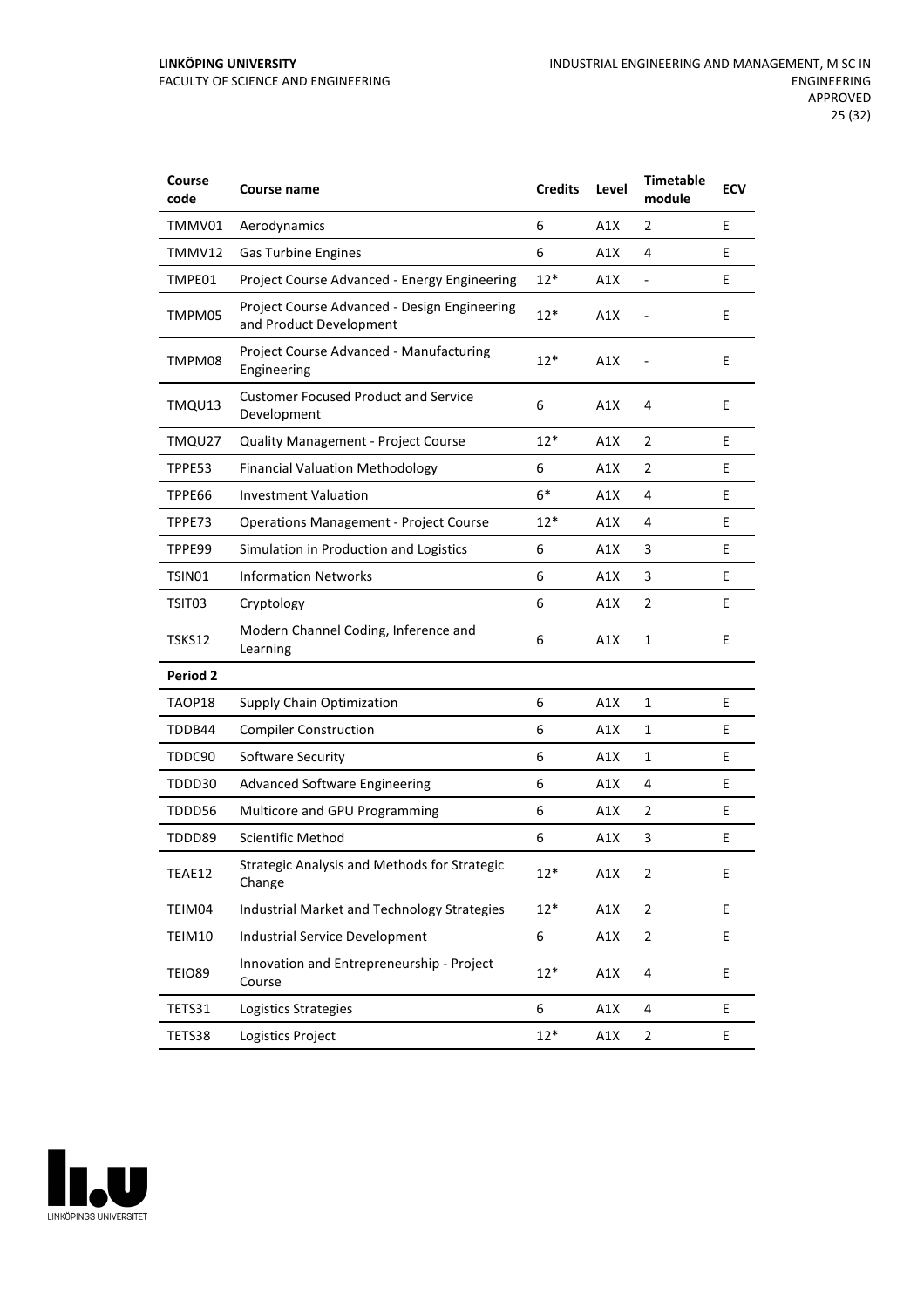#### **LINKÖPING UNIVERSITY** FACULTY OF SCIENCE AND ENGINEERING

| Course<br>code | Course name                                                             | <b>Credits</b> | Level | <b>Timetable</b><br>module | <b>ECV</b> |
|----------------|-------------------------------------------------------------------------|----------------|-------|----------------------------|------------|
| TFBI17         | Advanced Project Course in Ecosystem Service<br>Valuation               | 6              | A1X   |                            | E          |
| TKMJ32         | Integrated Product Service Engineering                                  | 6              | A1X   | 3                          | E          |
| TMES51         | <b>International Energy Markets</b>                                     | 6              | A1X   | $\mathbf{1}$               | F          |
| TMKA03         | <b>Industrial Design</b>                                                | 6              | G2X   | 1                          | E          |
| TMMS11         | <b>Models of Mechanics</b>                                              | $6*$           | A1X   | 4                          | E          |
| TMMS20         | <b>Structural Optimization</b>                                          | 6              | A1X   | $\mathbf{1}$               | E          |
| TMPE01         | Project Course Advanced - Energy Engineering                            | $12*$          | A1X   | $\overline{\phantom{a}}$   | E          |
| TMPM05         | Project Course Advanced - Design Engineering<br>and Product Development | $12*$          | A1X   |                            | E          |
| TMPM08         | Project Course Advanced - Manufacturing<br>Engineering                  | $12*$          | A1X   |                            | E          |
| TMQU12         | Lean Production                                                         | 6              | A1X   | $\overline{2}$             | F          |
| TMQU27         | <b>Quality Management - Project Course</b>                              | $12*$          | A1X   | 4                          | E          |
| TPPE61         | <b>Financial Optimization</b>                                           | 6              | A1X   | $\overline{2}$             | E          |
| TPPE66         | <b>Investment Valuation</b>                                             | $6*$           | A1X   | 4                          | E          |
| TPPE73         | <b>Operations Management - Project Course</b>                           | $12*$          | A1X   | 4                          | E          |
| TSRT08         | <b>Optimal Control</b>                                                  | 6              | A1X   | 3                          | Е          |

# *Specialisation: Master Profile Automatic Control*

| Course<br>code | Course name     | <b>Credits</b> | Level | <b>Timetable</b><br>module | <b>ECV</b> |
|----------------|-----------------|----------------|-------|----------------------------|------------|
| Period 2       |                 |                |       |                            |            |
| TSRT08         | Optimal Control | 6              | A1X   | ว                          |            |

# *Specialisation: Master Profile Computer Science and Engineering*

| Course<br>code | Course name             | <b>Credits</b> | Level | Timetable<br>module | <b>ECV</b> |
|----------------|-------------------------|----------------|-------|---------------------|------------|
| Period 1       |                         |                |       |                     |            |
| TDDB84         | Design Patterns         | 6              | A1X   | 4                   |            |
| TDDD04         | <b>Software Testing</b> | 6              | A1X   | -2                  | C          |
| Period 2       |                         |                |       |                     |            |
| TDDD89         | Scientific Method       | 6              | A1X   | 3                   |            |
|                |                         |                |       |                     |            |

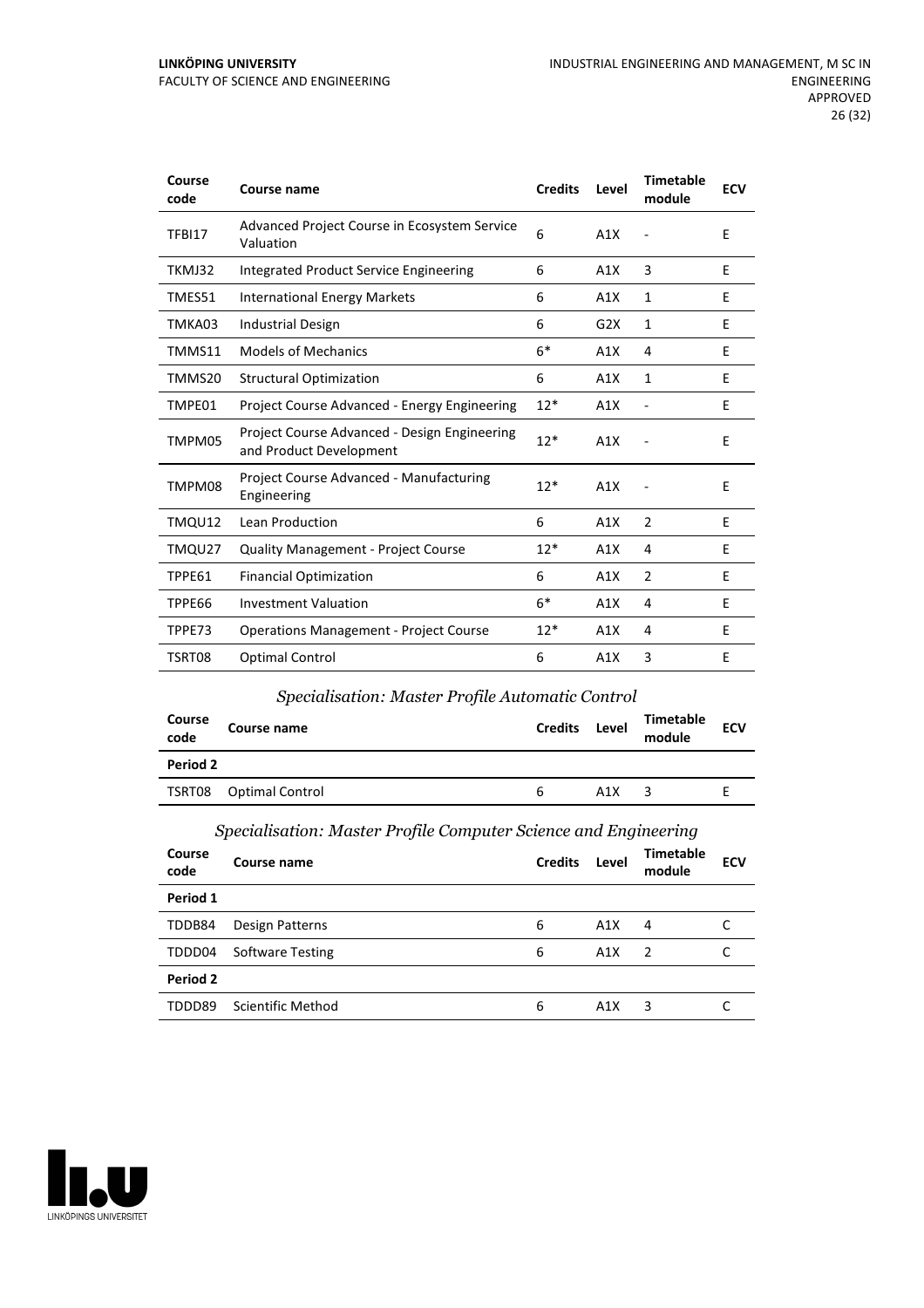| Course<br>code | Course name                                                   | <b>Credits</b> | Level | Timetable<br>module | <b>ECV</b> |
|----------------|---------------------------------------------------------------|----------------|-------|---------------------|------------|
| Period 1       |                                                               |                |       |                     |            |
| TDDC34         | Technical, Economic and Societal Evaluation of<br>IT-products | 6              | A1X   | ર                   |            |

#### *Specialisation: Master Profile Economic Information Systems*

# *Specialisation: Master Profile Energy Engineering*

| Course<br>code | Course name                                  | <b>Credits</b> | Level | <b>Timetable</b><br>module | <b>ECV</b> |
|----------------|----------------------------------------------|----------------|-------|----------------------------|------------|
| Period 1       |                                              |                |       |                            |            |
| TKMJ31         | <b>Biofuels for Transportation</b>           | 6              | A1X   | 1                          | F          |
| TMMV12         | <b>Gas Turbine Engines</b>                   | 6              | A1X   | 4                          | F          |
| TMPE01         | Project Course Advanced - Energy Engineering | $12*$          | A1X   |                            | F          |
| Period 2       |                                              |                |       |                            |            |
| TMPE01         | Project Course Advanced - Energy Engineering | $12*$          | A1X   |                            | Е          |

#### *Specialisation: Master Profile Finance*

| Course<br>code | Course name                            | <b>Credits</b> | Level | <b>Timetable</b><br>module | <b>ECV</b> |
|----------------|----------------------------------------|----------------|-------|----------------------------|------------|
| Period 1       |                                        |                |       |                            |            |
| TPPE53         | <b>Financial Valuation Methodology</b> | 6              | A1X   | 2                          | Е          |
| TPPE66         | <b>Investment Valuation</b>            | $6*$           | A1X   | 4                          | Е          |
| Period 2       |                                        |                |       |                            |            |
| TPPE61         | <b>Financial Optimization</b>          | 6              | A1X   | $\overline{2}$             | F          |
| TPPE66         | Investment Valuation                   | $6*$           | A1X   | 4                          | F          |
|                |                                        |                |       |                            |            |

# *Specialisation: Master Profile Industrial Marketing*

| Course<br>code | Course name                                 | <b>Credits</b> | Level | Timetable<br>module | <b>ECV</b> |
|----------------|---------------------------------------------|----------------|-------|---------------------|------------|
| Period 1       |                                             |                |       |                     |            |
| TEIM04         | Industrial Market and Technology Strategies | $12*$          | A1X   | $\overline{2}$      |            |
| Period 2       |                                             |                |       |                     |            |
| TEIM04         | Industrial Market and Technology Strategies | $12*$          | A1X   | - 2                 |            |

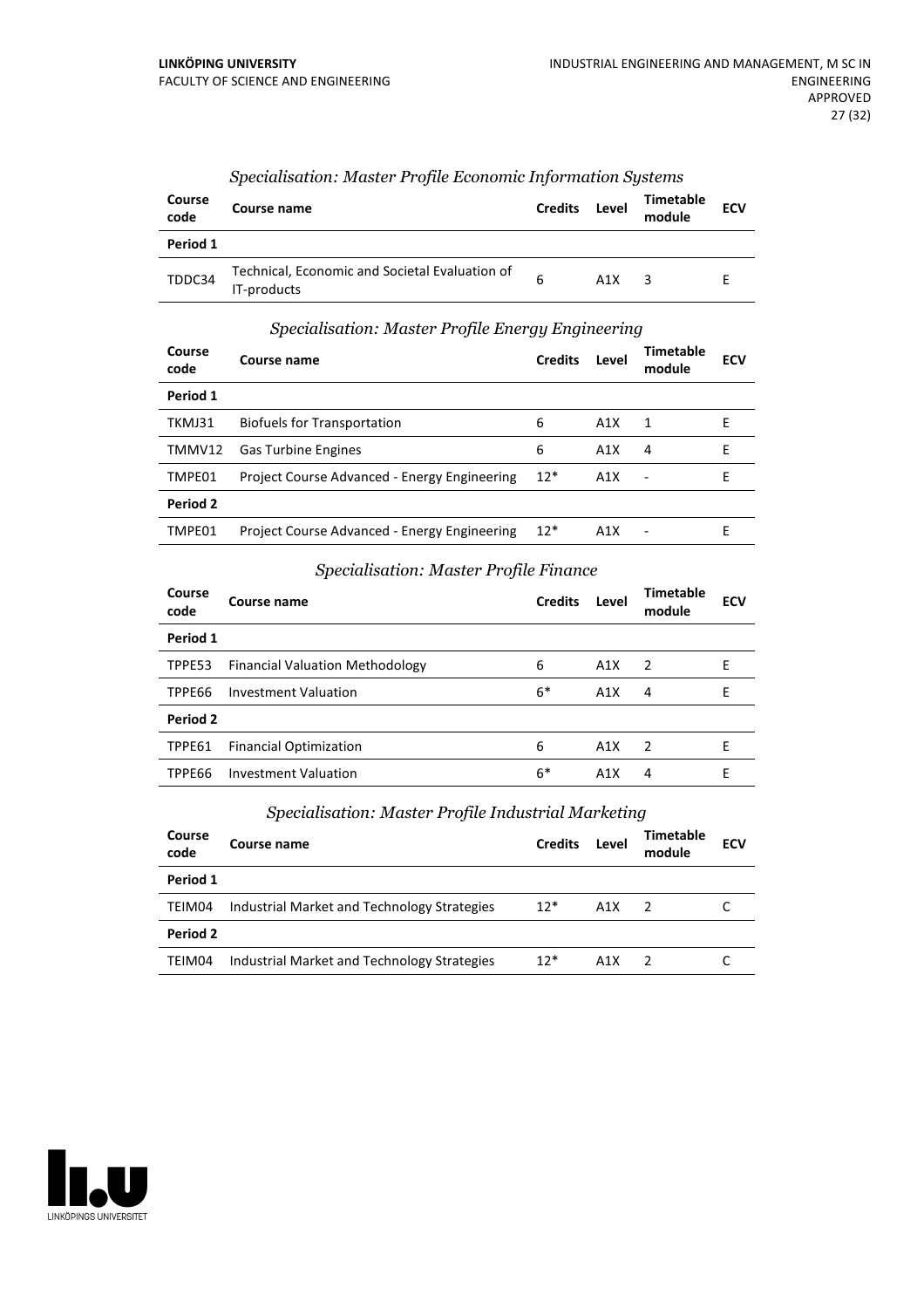| Course<br>code | Course name                            | <b>Credits</b> | Level | <b>Timetable</b><br>module | <b>ECV</b> |
|----------------|----------------------------------------|----------------|-------|----------------------------|------------|
| Period 1       |                                        |                |       |                            |            |
| TETS38         | Logistics Project                      | $12*$          | A1X   | 4                          |            |
| TPPE99         | Simulation in Production and Logistics | 6              | A1X   | 3                          | F          |
| Period 2       |                                        |                |       |                            |            |
| TETS38         | Logistics Project                      | $12*$          | A1X   | $\mathcal{L}$              |            |
| TETS31         | Logistics Strategies                   | 6              | A1X   | 4                          | F          |

# *Specialisation: Master Profile Logistics Management*

| Specialisation: Master Profile Manufacturing |                                                        |                |       |                            |            |  |  |
|----------------------------------------------|--------------------------------------------------------|----------------|-------|----------------------------|------------|--|--|
| Course<br>code                               | Course name                                            | <b>Credits</b> | Level | <b>Timetable</b><br>module | <b>ECV</b> |  |  |
| Period 1                                     |                                                        |                |       |                            |            |  |  |
| TMPM08                                       | Project Course Advanced - Manufacturing<br>Engineering | $12*$          | A1X   |                            |            |  |  |
| Period 2                                     |                                                        |                |       |                            |            |  |  |
| TMPM08                                       | Project Course Advanced - Manufacturing<br>Engineering | $12*$          | A1X   | $\overline{\phantom{a}}$   |            |  |  |

# *Specialisation: Master Profile Manufacturing*

# *Specialisation: Master Profile Manufacturing Management*

| Course<br>code | Course name                                   | <b>Credits</b> | Level | Timetable<br>module | <b>ECV</b> |
|----------------|-----------------------------------------------|----------------|-------|---------------------|------------|
| Period 1       |                                               |                |       |                     |            |
| TPPE73         | <b>Operations Management - Project Course</b> | $12*$          | A1X   | 4                   |            |
| TPPE99         | Simulation in Production and Logistics        | 6              | A1X   | 3                   |            |
| Period 2       |                                               |                |       |                     |            |
| TPPE73         | <b>Operations Management - Project Course</b> | $12*$          | A1X   | 4                   |            |

#### *Specialisation: Master Profile Product Development*

| Course<br>code | Course name                                                             | <b>Credits</b> | Level | Timetable<br>module      | <b>ECV</b> |
|----------------|-------------------------------------------------------------------------|----------------|-------|--------------------------|------------|
| Period 1       |                                                                         |                |       |                          |            |
| TMPM05         | Project Course Advanced - Design Engineering<br>and Product Development | $12*$          | A1X   | $\blacksquare$           |            |
| Period 2       |                                                                         |                |       |                          |            |
| TMPM05         | Project Course Advanced - Design Engineering<br>and Product Development | $12*$          | A1X   | $\overline{\phantom{a}}$ |            |

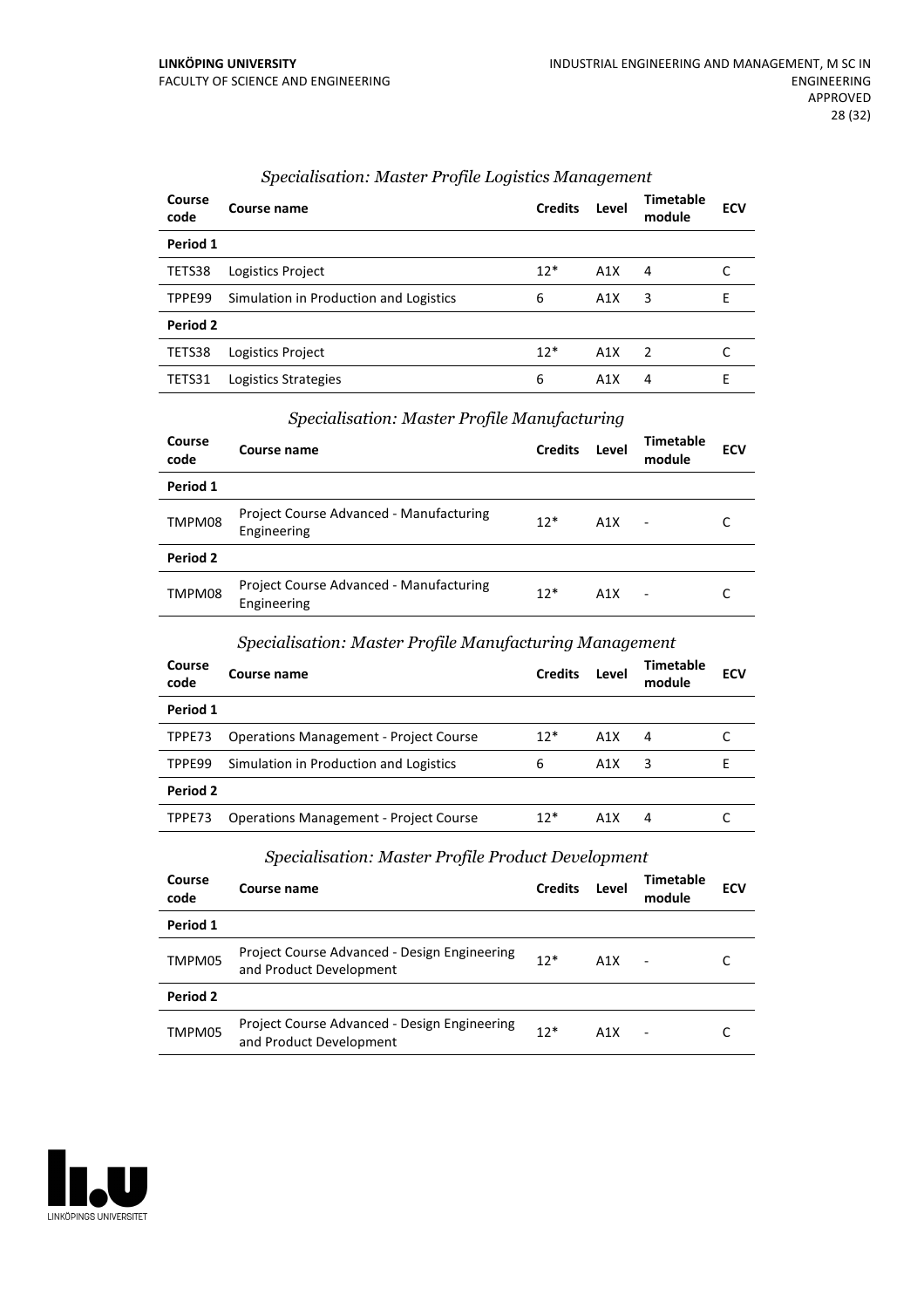| Course<br>code | Course name                                         | <b>Credits</b> | Level            | <b>Timetable</b><br>module | <b>ECV</b> |
|----------------|-----------------------------------------------------|----------------|------------------|----------------------------|------------|
| Period 1       |                                                     |                |                  |                            |            |
| <b>TEIO89</b>  | Innovation and Entrepreneurship - Project<br>Course | $12*$          | A1X              | 4                          |            |
| Period 2       |                                                     |                |                  |                            |            |
| <b>TEIO89</b>  | Innovation and Entrepreneurship - Project<br>Course | $12*$          | A <sub>1</sub> X | 4                          |            |

# *Specialisation: Master Profile Project, Innovation and Entrepreneurship*

# *Specialisation: Master Profile Quality Technology and Management*

| Course<br>code | Course name                                                | <b>Credits</b> | Level | <b>Timetable</b><br>module | <b>ECV</b> |
|----------------|------------------------------------------------------------|----------------|-------|----------------------------|------------|
| Period 1       |                                                            |                |       |                            |            |
| TMQU27         | <b>Quality Management - Project Course</b>                 | $12*$          | A1X   | $\overline{\phantom{a}}$   |            |
| TMQU13         | <b>Customer Focused Product and Service</b><br>Development | 6              | A1X   | 4                          | E          |
| Period 2       |                                                            |                |       |                            |            |
| TMQU27         | <b>Quality Management - Project Course</b>                 | $12*$          | A1X   | 4                          |            |

# *Specialisation: Master Profile Strategic Management and Control*

| Course<br>code | Course name                                                                     | <b>Credits</b> | Level | Timetable<br>module | <b>ECV</b> |
|----------------|---------------------------------------------------------------------------------|----------------|-------|---------------------|------------|
| Period 1       |                                                                                 |                |       |                     |            |
| TEAE12         | Strategic Analysis and Methods for Strategic<br>Change                          | $12*$          | A1X   | $\overline{2}$      | C          |
| <b>TDE172</b>  | Strategy and Digitisation - Technology,<br><b>Standards and Network Effects</b> | 6              | A1X   | 4                   | Е          |
| Period 2       |                                                                                 |                |       |                     |            |
| TEAE12         | Strategic Analysis and Methods for Strategic<br>Change                          | $12*$          | A1X   | $\mathcal{P}$       |            |
| TEIM10         | Industrial Service Development                                                  | 6              | A1X   | $\mathcal{P}$       | F          |
| TMQU12         | Lean Production                                                                 | 6              | A1X   | $\mathcal{P}$       | E          |

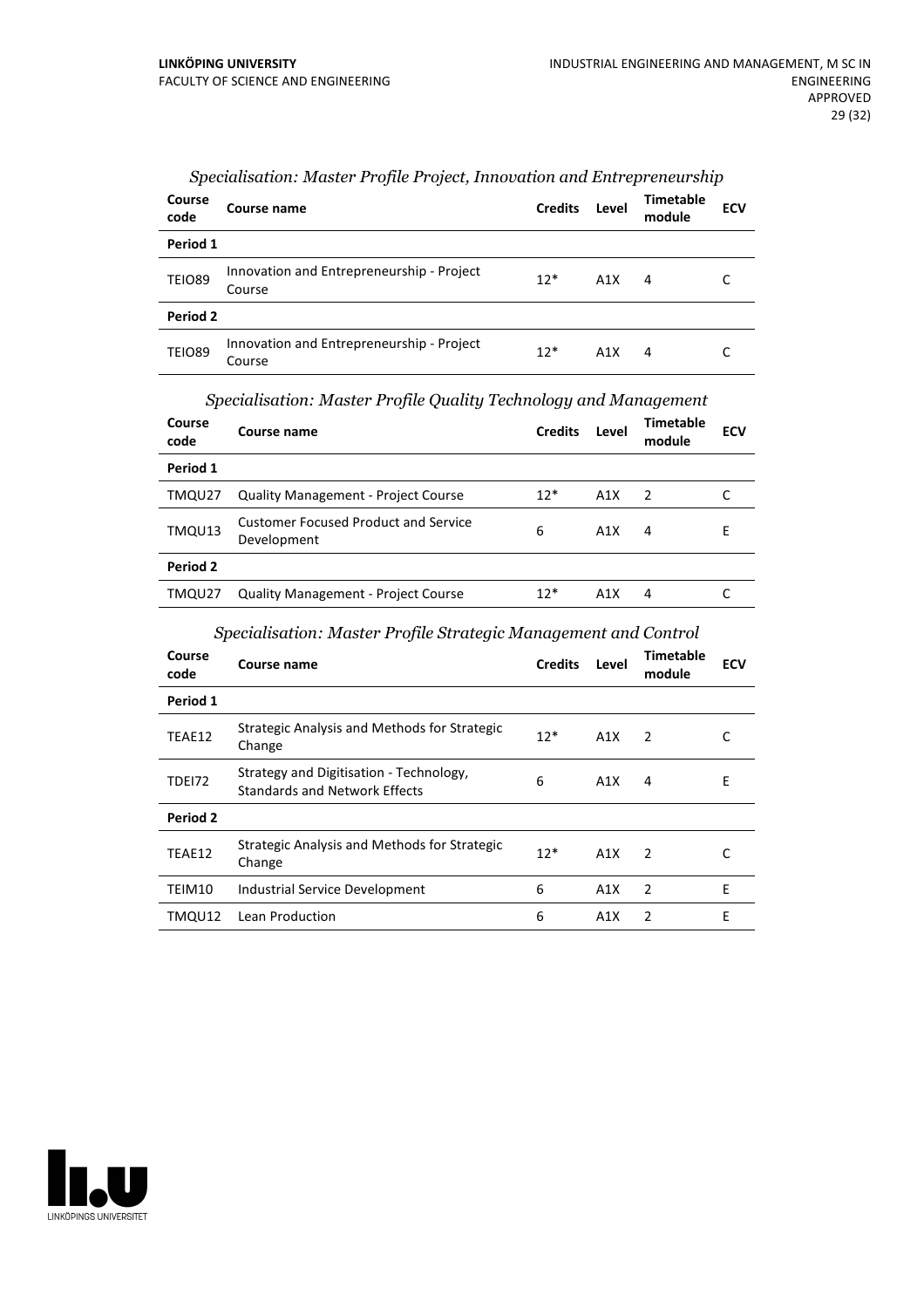| Course<br>code | Course name                                     | <b>Credits</b> | Level | Timetable<br>module | <b>ECV</b> |  |
|----------------|-------------------------------------------------|----------------|-------|---------------------|------------|--|
| Period 1       |                                                 |                |       |                     |            |  |
| TSIN01         | <b>Information Networks</b>                     | 6              | A1X   | 3                   |            |  |
| TSIT03         | Cryptology                                      | 6              | A1X   |                     |            |  |
| TSKS12         | Modern Channel Coding, Inference and Learning 6 |                | A1X   |                     |            |  |

# *Specialisation: Master Profile Telecommunication*

#### *Specialisation: Master Profile Wood Technology*

| Course<br>code | Course name                                                             | <b>Credits</b> | Level | Timetable<br>module      | <b>ECV</b> |
|----------------|-------------------------------------------------------------------------|----------------|-------|--------------------------|------------|
| Period 1       |                                                                         |                |       |                          |            |
| TMPM05         | Project Course Advanced - Design Engineering<br>and Product Development | $12*$          | A1X   |                          |            |
| Period 2       |                                                                         |                |       |                          |            |
| TMPM05         | Project Course Advanced - Design Engineering<br>and Product Development | $12*$          | A1X   | $\overline{\phantom{a}}$ |            |

# *Specialisation: Specialization Biotechnical Engineering*

| Course<br>code | Course name                                               | <b>Credits</b> | Level | <b>Timetable</b><br>module | <b>ECV</b> |
|----------------|-----------------------------------------------------------|----------------|-------|----------------------------|------------|
| Period 1       |                                                           |                |       |                            |            |
| TATM38         | Mathematical Models in Biology                            | 6              | A1X   | 3                          | E          |
| Period 2       |                                                           |                |       |                            |            |
| TFBI17         | Advanced Project Course in Ecosystem Service<br>Valuation | 6              | A1X   | ٠                          | E          |

# *Specialisation: Specialization Computer Science and Engineering*

| Course<br>code | Course name             | <b>Credits</b> | Level | <b>Timetable</b><br>module | <b>ECV</b> |
|----------------|-------------------------|----------------|-------|----------------------------|------------|
| Period 1       |                         |                |       |                            |            |
| TDDB84         | Design Patterns         | 6              | A1X   | 4                          |            |
| TDDD04         | <b>Software Testing</b> | 6              | A1X   | $\mathcal{L}$              |            |
| TSIT03         | Cryptology              | 6              | A1X   | 2                          |            |

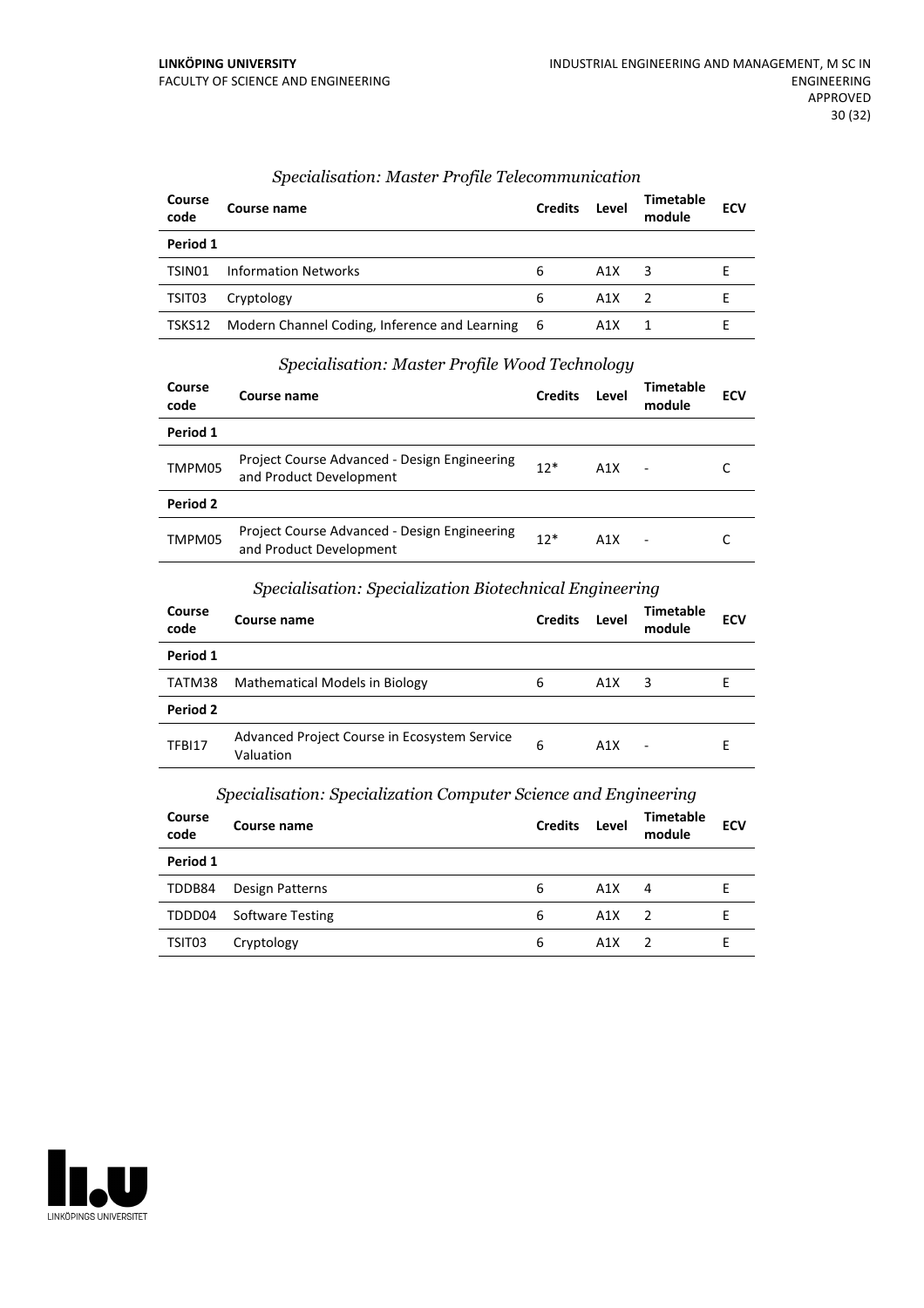| Course<br>code | Course name                                     | <b>Credits</b> | Level | Timetable<br>module | <b>ECV</b> |  |
|----------------|-------------------------------------------------|----------------|-------|---------------------|------------|--|
| Period 1       |                                                 |                |       |                     |            |  |
| TSIN01         | <b>Information Networks</b>                     | 6              | A1X   | 3                   | F          |  |
| TSIT03         | Cryptology                                      | 6              | A1X   | $\overline{z}$      | F          |  |
| TSKS12         | Modern Channel Coding, Inference and Learning 6 |                | A1X   | -1                  | F.         |  |
| Period 2       |                                                 |                |       |                     |            |  |
| TSRT08         | Optimal Control                                 | 6              | A1X   | 3                   | F          |  |

# *Specialisation: Specialization Electrical Engineering*

# *Specialisation: Specialization Energy Engineering*

| Course<br>code | <b>Course name</b>                           | <b>Credits</b> | Level | <b>Timetable</b><br>module | <b>ECV</b> |
|----------------|----------------------------------------------|----------------|-------|----------------------------|------------|
| Period 1       |                                              |                |       |                            |            |
| TKMJ31         | Biofuels for Transportation                  | 6              | A1X   | 1                          | Е          |
| TMMV12         | <b>Gas Turbine Engines</b>                   | 6              | A1X   | 4                          | E          |
| TMPE01         | Project Course Advanced - Energy Engineering | $12*$          | A1X   |                            | E          |
| Period 2       |                                              |                |       |                            |            |
| TKMJ32         | Integrated Product Service Engineering       | 6              | A1X   | 3                          | Е          |
| TMES51         | International Energy Markets                 | 6              | A1X   | 1                          | Е          |
| TMPE01         | Project Course Advanced - Energy Engineering | $12*$          | A1X   |                            | Е          |